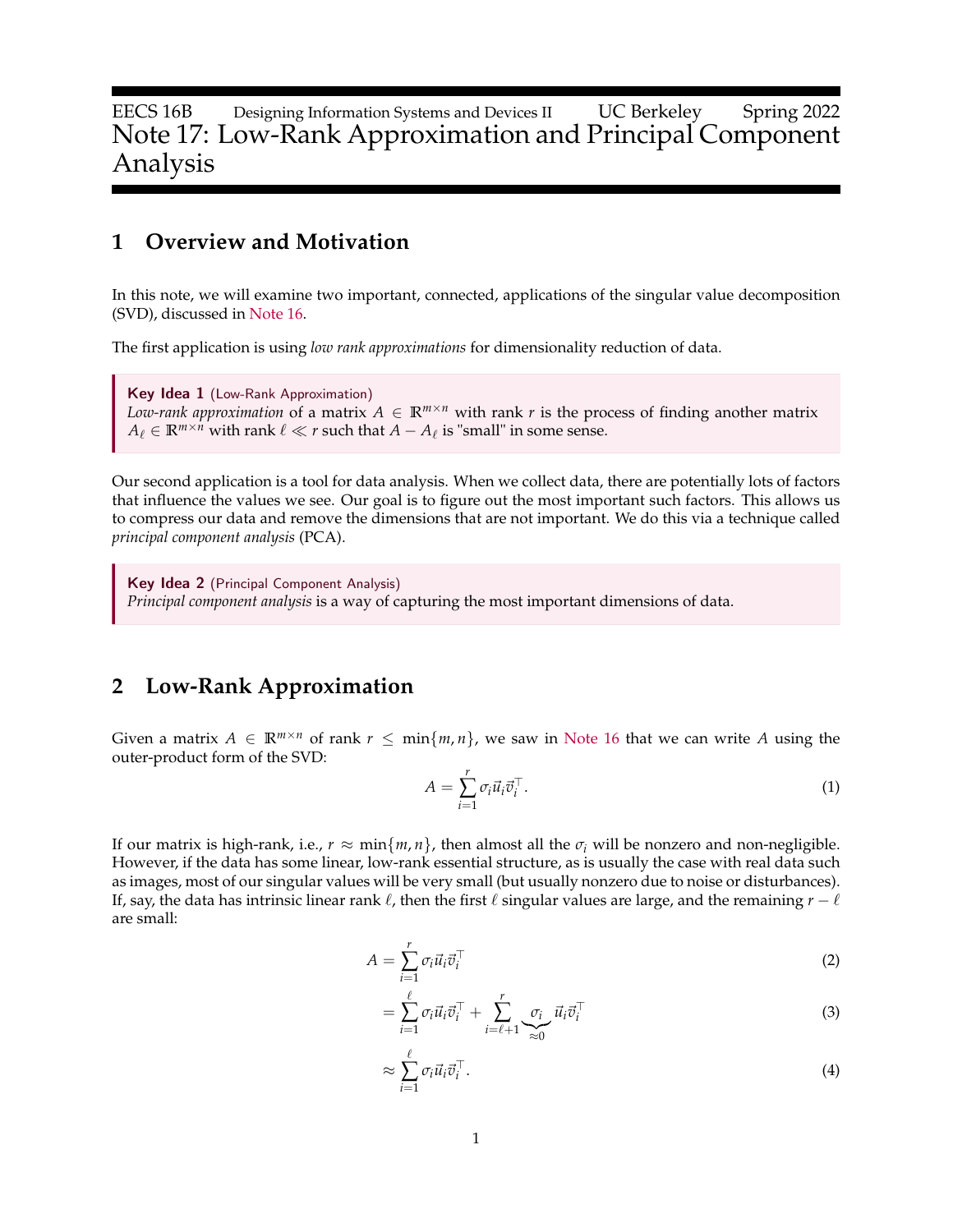This motivates approximating the data as

$$
A_{\ell} := \sum_{i=1}^{\ell} \sigma_i \vec{u}_i \vec{v}_i^{\top} \tag{5}
$$

and using this compressed data for further analysis.

For notation's sake, if we define

$$
U_{\ell} := [\vec{u}_1 \cdots \vec{u}_{\ell}] \qquad V_{\ell} := [\vec{v}_1 \cdots \vec{v}_{\ell}] \qquad \Sigma_{\ell} := \begin{bmatrix} \sigma_1 & & \\ & \ddots & \\ & & \sigma_{\ell} \end{bmatrix}
$$
 (6)

then  $A_\ell = U_\ell \Sigma_\ell V_\ell^\top$ . Under this notation  $A_r = U_r \Sigma_r V_r^\top$  is the compact SVD of  $A_r$  so  $A_r = A$ .

The approximation of  $A$  by  $A_\ell$  is theoretically justified by the  $E$ ckart-Young-Mirsky theorem (sometimes just *Eckart-Young theorem*), which says that this is the best rank-ℓ approximation in terms of the Frobenius norm (recall [Note 10](https://www.eecs16b.org/notes/sp22/note10.pdf) and [Note 13\)](https://www.eecs16b.org/notes/sp22/note13.pdf).[1](#page-1-0)

<span id="page-1-1"></span>Theorem 3 (Eckart-Young-Mirsky Theorem) Let  $A \in \mathbb{R}^{m \times n}$  have rank  $r \leq \min\{m, n\}$ . For  $\ell \leq r$  and  $A_{\ell}$  as defined above, we have that

$$
A_{\ell} \in \underset{B \in \mathbb{R}^{m \times n}}{\operatorname{argmin}} \quad \|A - B\|_{F}^{2} \tag{7}
$$

$$
s.t. \quad \text{rank}(B) = \ell. \tag{8}
$$

*The proof of Theorem [3](#page-1-1) is on the longer side and may distract from the overall flow of this note, so it is left to Appendix [A.](#page-10-0) For this iteration of the course, the proof is not in scope.*

*NOTE*: The theorem is also true if we use the *relaxed* constraint rank(*B*)  $\leq \ell$ .

## **3 Principal Component Analysis**

Suppose we have collected some noisy data points, which are represented as vectors  $\vec{x}_1,\ldots,\vec{x}_n\in\mathbb{R}^d.$  Let

$$
A := \begin{bmatrix} \vec{x}_1 & \cdots & \vec{x}_n \end{bmatrix}, \tag{9}
$$

be the so-called *data matrix*, i.e., arranging the data points as the *columns* of *A*. Suppose rank( $A$ ) =  $r \leq$ min{*n*, *d*}. Further suppose the so-called "*ground truth*" data (i.e., data without the noise) actually would span a  $\ell$ -dimensional subspace  $S_{\text{gt}}$  of  $\mathbb{R}^d$ , with  $\ell\leq r$ . The remaining  $r-\ell$  dimensions, in this case, would be the product of noise. The goal of principal component analysis (PCA) is to find, from the noisy data, the relevant  $\ell$ -dimensional subspace  $S_{gt}$  which the dataset spans.

One general approach to solving problems of this type is:

- 1. Make an *objective function* which quantifies the property you want to optimize.
- 2. Optimize the objective function, either by hand or by computer (the latter is more popular nowadays).

© UCB EECS 16B, Spring 2022. All Rights Reserved. This may not be publicly shared without explicit permission. 2

<span id="page-1-2"></span><span id="page-1-0"></span><sup>1</sup>This is also true for some other norms, such as the *spectral norm*, which we are not covering in this class.

 $^2$ In this context, we are assuming that the number  $\ell$  is known to us; later we will explain what to do if  $\ell$  is unknown, as is very often the case in practice.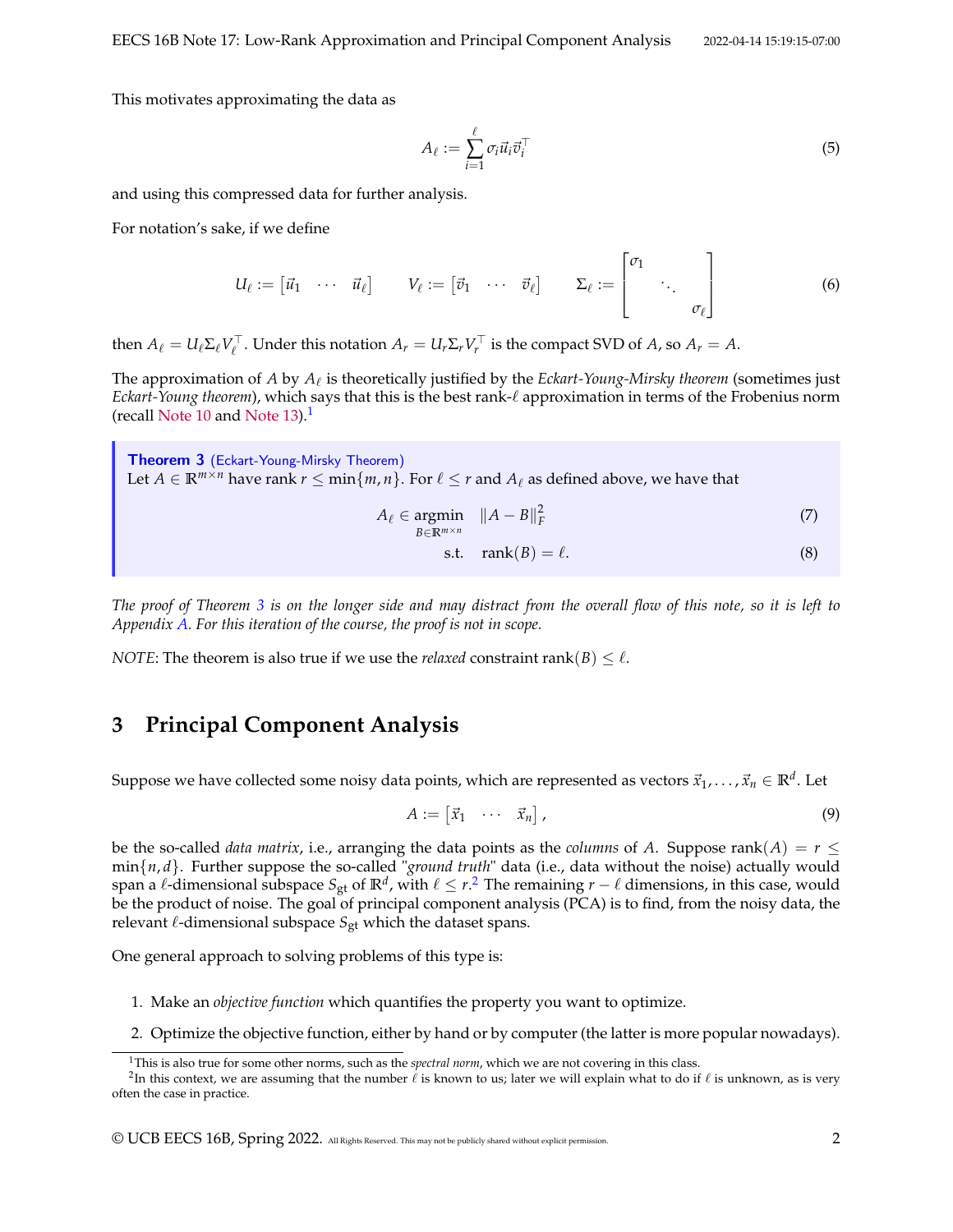This seems very abstract. Applying it to our problem, we see that we want to estimate the "best"  $\ell$ dimensional subspace that our ground truth data would span. We would then ask what the meaning of "best" is; a reasonable and quantifiable notion of "best subspace" is "the one closest to all the points". From here we can develop an objective function that we can minimize. The objective function would take in a subspace *S*, and evaluate how close it is to all the points; in particular, it would be the following:

$$
\sum_{i=1}^{n} \|\vec{x}_i - \text{proj}_S(\vec{x}_i)\|^2.
$$
 (10)

For some intuition, if  $n=4$  and  $d=2$  (i.e., our data set is 4 points in  $\mathbb{R}^2$ ), this objective function would be the sum of the squared lengths of the red lines in this picture, where the subspace *S* is a black line and the data points  $\vec{x}_1, \ldots, \vec{x}_4$  are blue dots:

**Figure 1:** Objective function visualization for PCA.



Contrast this to the least squares objective function, which computes the sum of squares of the *vertical* residuals (instead of the orthogonal residuals):

**Figure 2:** Objective function visualization for least squares.



Now we explore how to compute this objective function. From [Note 13,](https://www.eecs16b.org/notes/sp22/note13.pdf) we know that, if  $W \in \mathbb{R}^{d \times l}$  has orthonormal columns which span *S*, i.e.,  $W^{\top}W = I_{\ell}$  and  $Col(W) = S$ , then

$$
\text{proj}_{S}(\vec{x}_{i}) = WW^{\top}\vec{x}_{i}.
$$
\n(11)

This means that our objective function takes the form

$$
\sum_{i=1}^{n} \left\| \vec{x}_i - WW^\top \vec{x}_i \right\|^2.
$$
\n(12)

And we would try to minimize this over subspaces *S*, i.e., over matrices  $W \in \mathbb{R}^{d \times \ell}$  with orthonormal columns such that *W*⊤*W* = *I*<sup>ℓ</sup> . This leads to the following optimization problem, which can be efficiently solved via the SVD.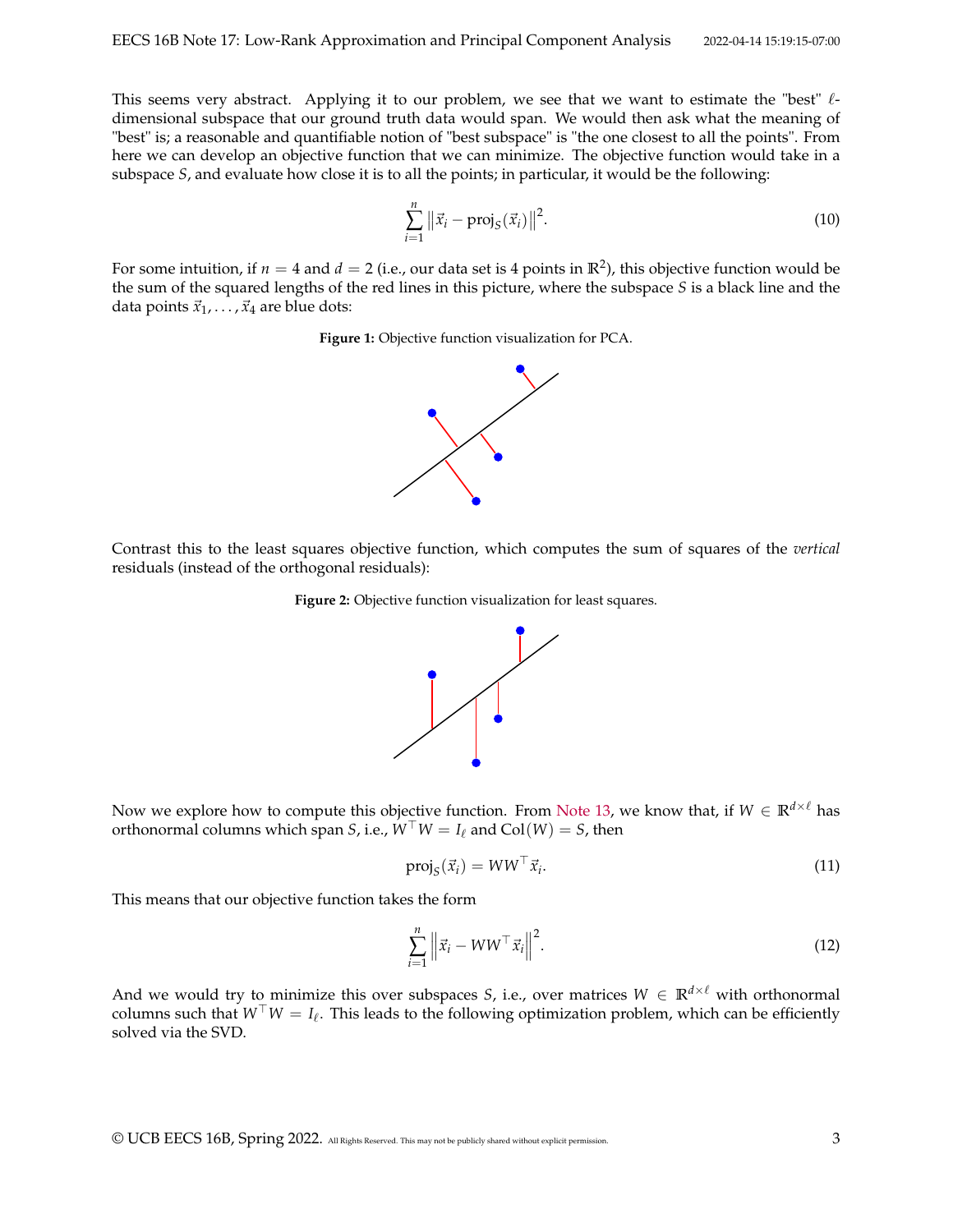<span id="page-3-0"></span>Theorem 4 (Principal Component Analysis) Let  $\vec{x}_1, \ldots, \vec{x}_n \in \mathbb{R}^d$  be data points. If  $A = \begin{bmatrix} \vec{x}_1 & \cdots & \vec{x}_n \end{bmatrix}$  is the data matrix, with SVD  $A = U\Sigma V^\top$ , then

$$
U_{\ell} \in \underset{W \in \mathbb{R}^{d \times \ell}}{\operatorname{argmin}} \quad \sum_{i=1}^{n} \left\| \vec{x}_i - WW^{\top} \vec{x}_i \right\|^2 \tag{13}
$$

$$
\text{s.t.} \quad W^{\top}W = I_{\ell}. \tag{14}
$$

where  $U_\ell = \begin{bmatrix} \vec{u}_1 & \cdots & \vec{u}_\ell \end{bmatrix}$  is the first  $\ell$  columns of  $U.$ 

*The proof of Theorem [4](#page-3-0) is on the longer side and may distract from the overall flow of this note, so it is left to Appendix [B.](#page-14-0) We fully expect you to read the proof and understand it. It is completely in-scope for the course.*

We may also phrase this result geometrically, in terms of subspaces instead of matrices.

Corollary 5 (Geometric Principal Component Analysis) Let  $\vec{x}_1, \ldots, \vec{x}_n \in \mathbb{R}^d$  be data points. If  $A = \begin{bmatrix} \vec{x}_1 & \cdots & \vec{x}_n \end{bmatrix}$  is the data matrix, with SVD  $A = U \Sigma V^\top$ , then

$$
S_{\text{PCA}} \in \underset{S \subseteq \mathbb{R}^d}{\text{argmin}} \quad \sum_{i=1}^n \left\| \vec{x}_i - \text{proj}_S(\vec{x}_i) \right\|^2 \tag{15}
$$

$$
\text{s.t. } \dim(S) \le \ell \tag{16}
$$

where  $S_{PCA} = Span(\vec{u}_1, \dots, \vec{u}_\ell)$  is the span of the first  $\ell$  columns of *U*, and the argmin is taken over subspaces of **R***<sup>d</sup>* .

In fact, these  $\vec{u}_i$  vectors are called the *principal components* of the data.

Definition 6 (Principal Components) Let  $A = [\vec{x}_1 \quad \cdots \quad \vec{x}_n] = U \Sigma V^\top$  be a data matrix. The *principal components* of *A* are the vectors  $\vec{u}_1, \ldots, \vec{u}_d$  in that order. (For instance,  $\vec{u}_1$  is the first principal component,  $\vec{u}_2$  is the second principal component, etc.)

Based on our knowledge from [Note 16](https://www.eecs16b.org/notes/sp22/note16.pdf) of how  $\vec{u}_i$ 's are the eigenvectors of  $AA^\top$ , we have the following equivalent, alternate characterization, which tells us how to calculate the principal components without calculating the SVD.

Theorem 7 (Principal Components as Eigenvectors) Let  $A = \begin{bmatrix} \vec{x}_1 & \cdots & \vec{x}_n \end{bmatrix} \in \mathbb{R}^{d \times n}$  be a data matrix. The principal components of  $A$  are the eigenvectors of *AA*⊤, ordered in non-increasing order by the value of the corresponding eigenvalue, with ties broken arbitrarily.

Putting this into an algorithm gets us the following methods to find principal components, depending if the data points are columns or rows.

Here the SORT(*A*, *D*) function sorts the columns of *A* in non-increasing order by the values on the diagonal of *D*, breaking ties arbitrarily.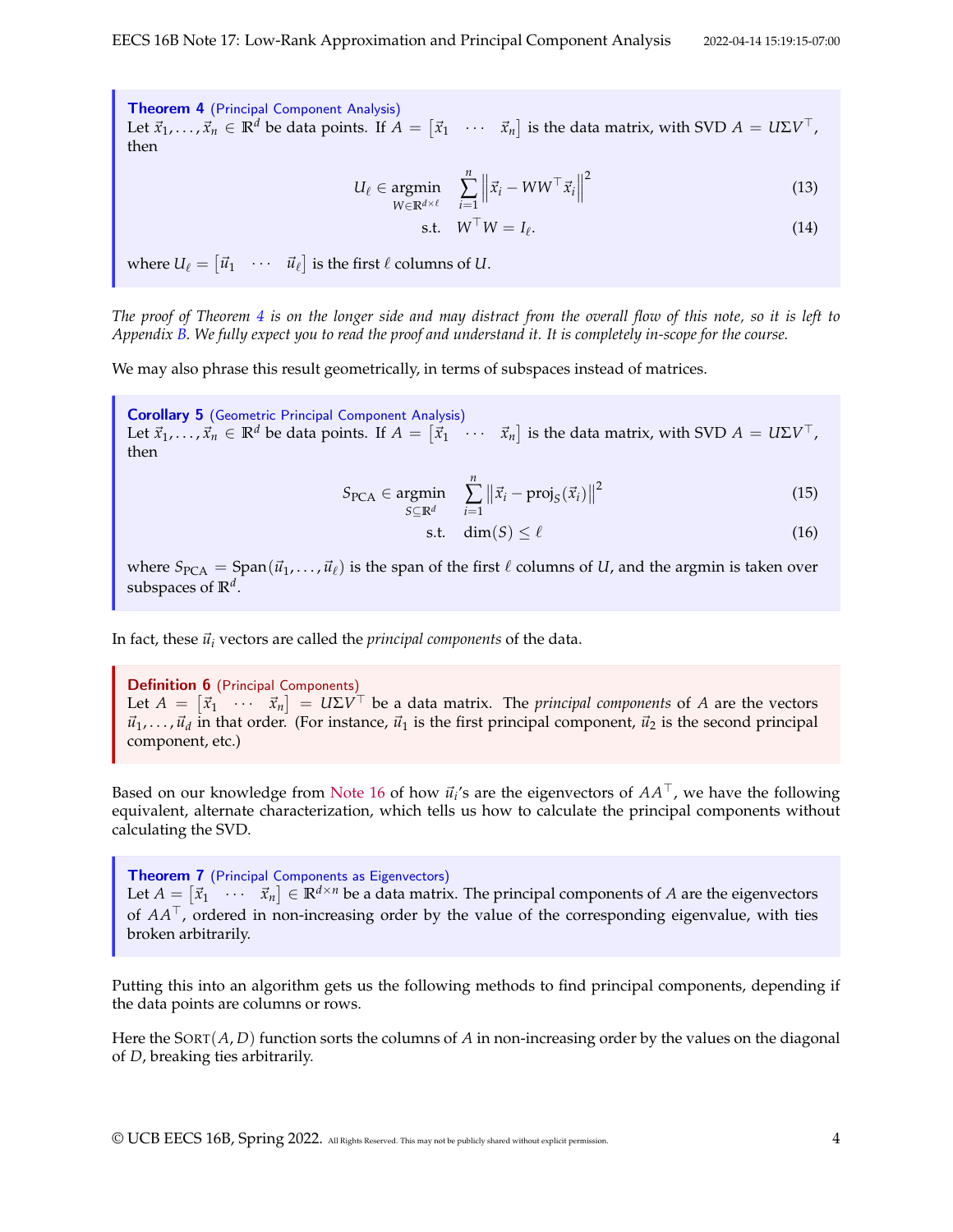**Algorithm 8** Principal Component Analysis

- 1: **function** FINDPRINCIPALCOMPONENTS(*A*, ℓ)
- 2:  $(U, \Lambda) := \text{Diagonalize}(AA^{\top})$
- 3: **return**  $U_{\ell} :=$  the first  $\ell$  columns of SORT $(U, \Lambda)$
- 4: **end function**

*NOTE*: In practice, one sometimes subtracts the column mean  $\frac{1}{n} \cdot A \vec{1}_n$  from each column of *A*, as a preprocessing step. That is, we replace *A* with  $A_{new} := A(I_n - \frac{1}{n}\vec{1}_n\vec{1}_n^\top)$ , then diagonalize  $A_{new}A_{new}^\top$ , and take its eigenvectors to be the principal components. The precise reason why is left to a statistics course.

To give an idea of how effective this procedure is, suppose we have the following data (blue), with the "ground truth" subspace *S*<sub>gt</sub> (green) also shown.

**Figure 3:** A sample dataset with  $n = 50$ ,  $d = 2$ , and  $\dim(S_{gt}) = 1$  (green).



If we also plot the first principal component subspace (shown in orange), we get the following plot.

**Figure 4:** A sample dataset with  $n = 50$ ,  $d = 2$ ,  $\dim(S_{gt}) = 1$  (green), and  $\dim(S_{PCA}) = 1$  (orange).



The idea is: *the principal components learned from data, are very similar to the true low-rank subspace the ground truth data lie on!* This idea generalizes to many dimensions as well.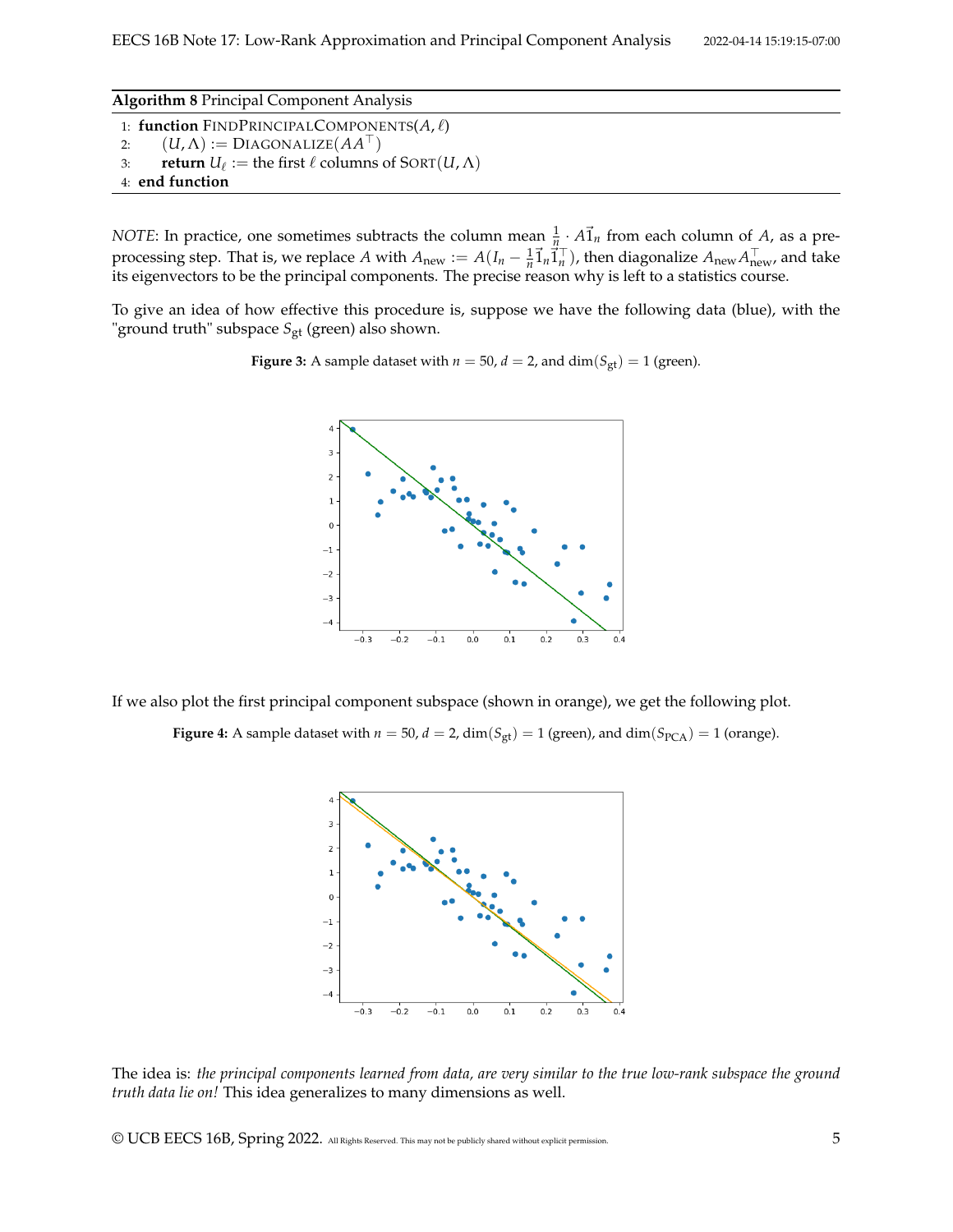See Appendix  $C$  for the code that generates these plots.

Warning 9 All algorithms in this section work for *column data* – if we are working with *row data* of the form  $A =$  $\lceil$  $\overline{1}$  $\overline{1}$ ⃗*x* ⊤ 1 . . . ⃗*x* ⊤ 1  $\perp$  $\overline{1}$ ∈ **R***n*×*<sup>d</sup>* , which is very common in modern machine learning applications, we should take

the transpose of the data matrix and then do PCA using the algorithms we already talked about.

## **4 Denoising and Dimensionality Reduction**

Suppose we have a dataset  $A \in \mathbb{R}^{d \times n}$  (where the data points are columns of *A*) which we perform PCA on, and get  $\ell$  principal components  $\vec{u}_1, \ldots, \vec{u}_{\ell}$ . Suppose we are given a new noisy vector  $\vec{x} \in \mathbb{R}^d$ , and we know that the "ground truth" de-noised vector approximately lies in our low-rank  $ℓ$ -dimensional subspace. To recover an estimate for the original ground truth vector, we project onto this subspace, i.e., our principal component subspace. From what we know about projections (see [Note 13](https://www.eecs16b.org/notes/sp22/note13.pdf) again) the formula to project onto  $\text{Span}(\vec{u}_1, \ldots, \vec{u}_\ell) = \text{Col}(U_\ell)$  is

$$
\text{proj}_{\text{Span}(\vec{u}_1, \dots, \vec{u}_\ell)}(\vec{x}) = \text{proj}_{\text{Col}(U_\ell)}(\vec{x}) = U_\ell U_\ell^\top \vec{x}.\tag{17}
$$

Since this process removes the residual noise and preserves the essential low-rank structure of  $\vec{x}$ , we call it *denoising*. This yields another formal algorithm:

<span id="page-5-0"></span>**Algorithm 10** Denoising using PCA

1: **function** PCADENOISING( $A$ ,  $\vec{x}$ ,  $\ell$ ) 2:  $U_{\ell} := \text{FINDPRINCIPALCOMPONENTS}(A, \ell)$ 3: **return**  $\hat{x} := U_{\ell} U_{\ell}^{\top} \vec{x}$ 4: **end function**

We may also discuss PCA from the viewpoint of *data compression* and *dimensionality reduction*. Namely, if  $\ell \leq d$ , then we can approximately represent points  $\vec{x}$  in  $\mathbb{R}^d$  in our dataset, by vectors  $\vec{w}$  in  $\mathbb{R}^\ell$ ; these vectors  $\vec{w}$  in  $\mathbb{R}^{\ell}$  precisely store the coefficients in the linear combination of  $\vec{u}_1, \ldots, \vec{u}_{\ell}$  required to approximately generate  $\vec{x}$ . The closest point in the  $\ell$ -dimensional principal component subspace to  $\vec{x}$  is its projection, and again from [Note 13](https://www.eecs16b.org/notes/sp22/note13.pdf) we know it has the formula

$$
\text{proj}_{\text{Span}(\vec{u}_1, \dots, \vec{u}_\ell)}(\vec{x}) = U_\ell U_\ell^\top \vec{x} = \sum_{i=1}^\ell \langle \vec{x}, \vec{u}_i \rangle \vec{u}_i. \tag{18}
$$

Then the coefficients  $w_i$  which make up our compressed vector  $\vec{w}$  are precisely the inner products  $\langle \vec{x}, \vec{u}_i \rangle$ , so we have

$$
\vec{w} = \begin{bmatrix} w_1 \\ \vdots \\ w_\ell \end{bmatrix} = \begin{bmatrix} \langle \vec{x}, \vec{u}_1 \rangle \\ \vdots \\ \langle \vec{x}, \vec{u}_\ell \rangle \end{bmatrix} = \begin{bmatrix} \vec{u}_1^\top \vec{x} \\ \vdots \\ \vec{u}_\ell^\top \vec{x} \end{bmatrix} = \begin{bmatrix} \vec{u}_1^\top \\ \vdots \\ \vec{u}_\ell^\top \end{bmatrix} \vec{x} = U_\ell^\top \vec{x}.
$$
 (19)

To summarize*,* we can represent a vector  $\vec{x} \in \mathbb{R}^d$  in our ℓ-dimensional subspace by ℓ coordinates – that is a *vector*  $U_\ell^\top \vec{x}$  in  $\mathbb{R}^\ell$  whose entries are the inner products of  $\vec{x}$  with the first  $\ell$  principal components. Even if  $\vec{x}$ is not in our  $\ell$ -dimensional subspace, we can represent  $\vec{x}$  by a vector in  $\mathbb{R}^{\ell}$  which approximately generates  $\vec{x}$  (as opposed to exactly generating  $\vec{x}$ ). To recover the original vector (or in the latter case, an estimate for it), we can just multiply by  $U_{\ell}$  again, which reduces to Algorithm [10.](#page-5-0)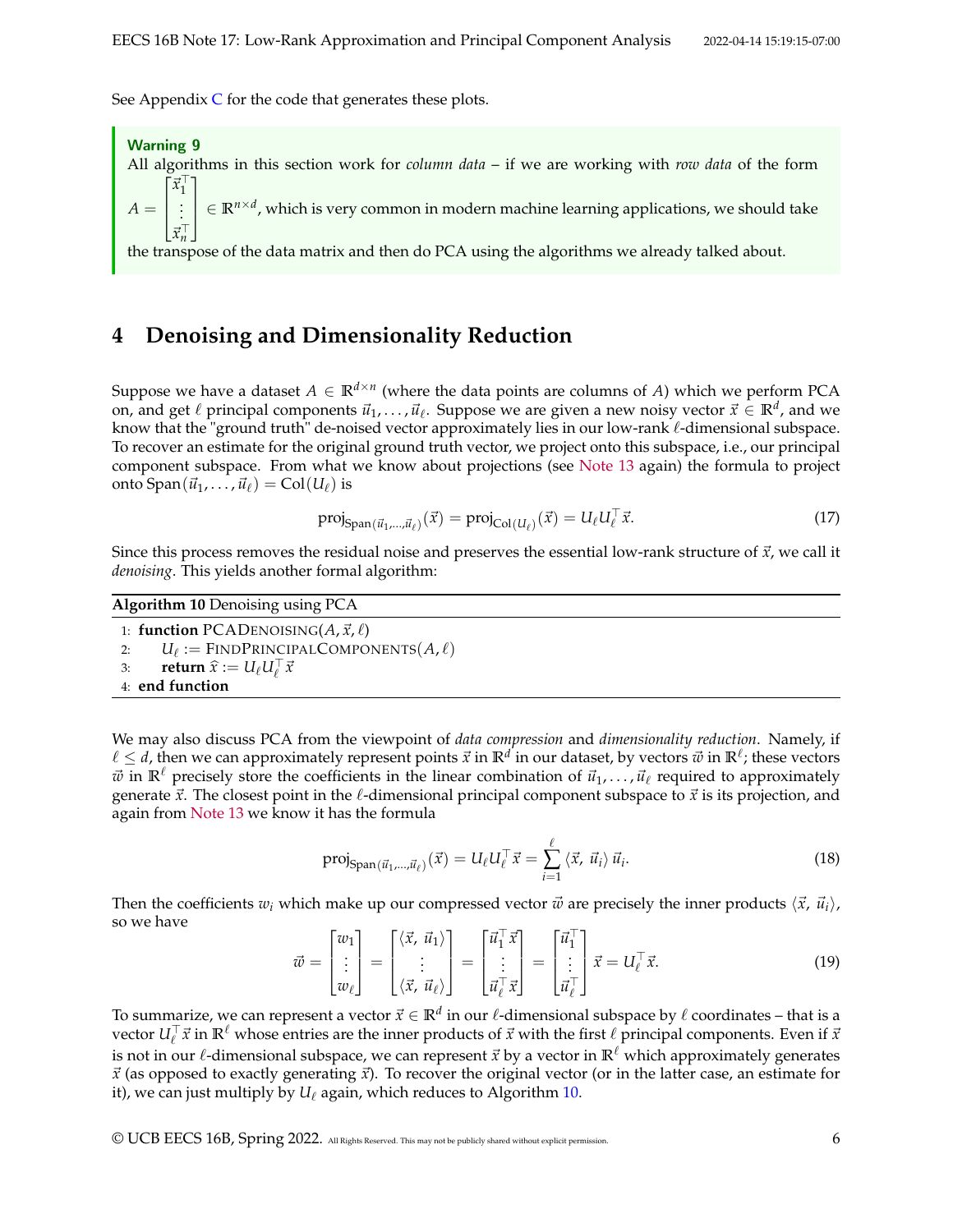If ℓ ≪ *d* then this is a big success for us, since we have compressed our data a lot, and distilled it to its most important directions of variation. This is useful for data analysis, both from a computational efficiency standpoint and also an algorithm power standpoint; the reason why is out of scope of the course.

This yields another formal algorithm.

| <b>Algorithm 11 Dimensionality Reduction using PCA</b>             |
|--------------------------------------------------------------------|
| 1: function PCADIMENSIONALITYREDUCTION( $A$ , $\vec{x}$ , $\ell$ ) |
| $U_\ell :=$ FINDPRINCIPALCOMPONENTS $(A, \ell)$<br>2:              |
| 3: <b>return</b> $\vec{w} := U_{\ell}^{\top} \vec{x}$              |
| 4: end function                                                    |

### Warning 12

All algorithms in this section work for *column data* – if we are working with *row data* of the form  $\lceil$ ⃗*x* ⊤ 1 1

 $A =$  $\overline{1}$  $\overline{1}$ . . . ⃗*x* ⊤  $\begin{array}{c} \hline \end{array}$ ∈ **R***n*×*<sup>d</sup>* , which is very common in modern machine learning applications, we should take

the transpose of the data matrix and then do PCA using the algorithms we already talked about.

## **5 Picking the Best Number of Principal Components**

Throughout this note, we have generated a fixed number of principal components  $\ell$ . This assumes that we know our ground truth data has an ℓ-dimensional low-rank structure, i.e., it lies on some ℓ-dimensional subspace *S*gt. However, in real-world applications, we would not know the dimensionality of the true *S*gt. There are a few things we can do about this:

- 1. If we have hardware constraints, like in the lab, and can only take the first few principal components, then we should just use those.
- 2. If we are not constrained by hardware, then one thing we can do is the following:
	- (a) Separate our data into a training set  $\vec{x}_1, \ldots, \vec{x}_{n_{\text{train}}}$  and a validation set  $\vec{x}_1, \ldots, \vec{x}_{n_{\text{val}}}, \ldots, \vec{x}_{n_{\text{val}}}$
	- (b) Obtain principal components using *only* the training data; i.e., find the eigenvectors of  $A_{\text{train}}A_{\text{train}}^{\top}$ where  $A_{\text{train}} := \begin{bmatrix} \vec{x}_1 & \cdots & \vec{x}_{n_{\text{train}}} \end{bmatrix}$ .
	- (c) Measure distance to the generated subspace using *only* the validation data, i.e., compute

$$
\sum_{i=1}^{n_{\text{val}}} \left\| \vec{x}_{i,\text{val}} - U_k U_k^\top \vec{x}_{i,\text{val}} \right\|^2.
$$
 (20)

(d) Stop taking additional components when this distance plateaus, i.e., stays the same after adding one or two more components. Because the principal component subspace grows larger with every iteration, our performance never becomes strictly worse with subsequent iterations, even if we are using the validation set. So, we cannot stop when our performance gets strictly worse; this is the next best stopping rule.

This stops us from adding extraneous principal components which actually capture the effect of noise on the training set. Formally, this can be turned into an algorithm.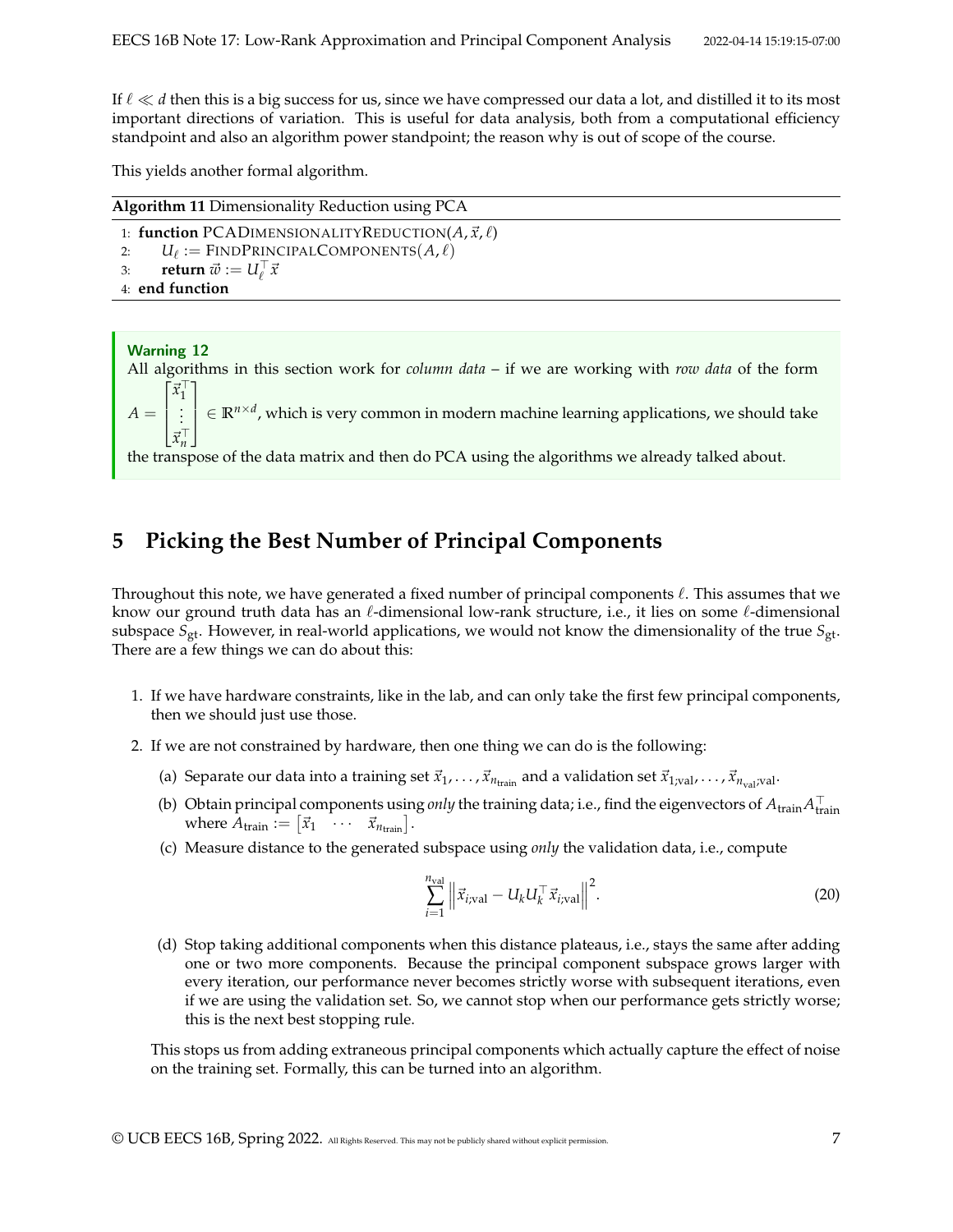In the following algorithm, we include a "stopping parameter" *ϵ*. This corresponds to a minimum improvement in the objective function that the new principal component needs to give, or else we conclude that we are done adding principal components and stop there.

**Algorithm 13** A validation algorithm for PCA. **function** PCAVALIDATION( $A_{\text{train}}$ ,  $A_{\text{val}}$ ,  $\epsilon$ )  $U :=$  FINDPRINCIPALCOMPONENTS( $A_{\text{train}}$ , $d$ ) *s*<sup>0</sup> = +∞ ▷ Objective function value **for**  $i \in \{1, \ldots, d\}$  **do**  $U_i :=$  first *i* columns of *U* Compute  $s_i = \sum_{k=1}^{n_{val}} ||\vec{x}_{k;\text{val}} - U_i U_i^\top \vec{x}_{k;\text{val}}||$ 2 **if**  $s_i - s_{i-1} \leq \epsilon$  **then**<br> **if**  $s_i - s_{i-1} \leq \epsilon$  **then**<br> **b** Return the right number of principal components to use. **return** *i* ▷ Return the right number of principal components to use. **end if end for return** *d* **end function**

#### Warning 14

All algorithms in this section work for *column data* – if we are working with *row data* of the form  $A =$  $\sqrt{ }$  $\overline{1}$  $\overline{1}$ ⃗*x* ⊤ 1 . . . ⃗*x* ⊤ *n* 1  $\perp$  $\overline{1}$ ∈ **R***n*×*<sup>d</sup>* , which is very common in modern machine learning applications, we should take the transpose of the data matrix and then do PCA using the algorithms we already talked about.

## **6 Examples**

## **6.1 Low-Rank Approximation**

The classical example of low-rank approximation is a image compression. More precisely, suppose we have an image like the below one:



**Figure 5:** The author's friend's cat Snyder.

It can be represented as three matrices  $A_R$ ,  $A_G$ ,  $A_B \in \mathbb{R}^{4032 \times 3024}$  corresponding to R, G, and B of the image.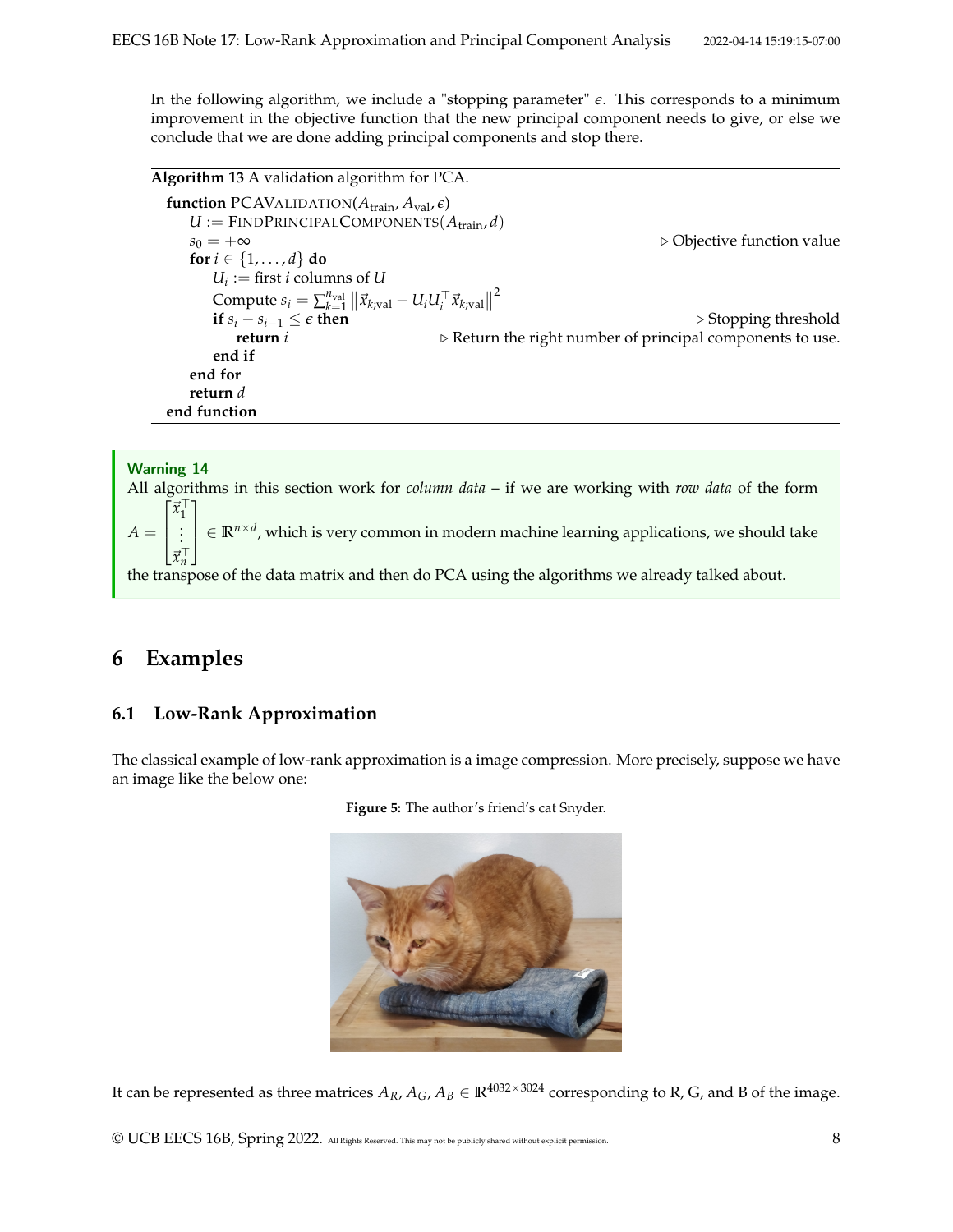We perform a rank- $\ell$  approximation  $A_R=U_{R;\ell}\Sigma_{R;\ell}V_{R;\ell}^\top$ ,  $A_G=U_{G;\ell}\Sigma_{G;\ell}V_{G;\ell}^\top$ ,  $A_G=U_{G;\ell}\Sigma_{G;\ell}V_{G;\ell}^\top$ , and then compose an image out of them, for different values of  $\ell$ . The results are shown below.



By rank 100 approximation, the image is almost perfect. Now, the original image had  $3 \times 4032 \times 3024 =$ 36578304 entries; at rank 100, we have  $3 \times 100 \times (4032 + 3024 + 1) = 2117100$  entries, so we need to store around 5% of the original image. Not bad!

See Appendix [D](#page-16-1) for some code showing how these images were created.

## **6.2 PCA**

Sadly, no cats for this example.

Suppose we, as course staff, have *m* students in our class, and *n* assignments. Let  $A \in \mathbb{R}^{m \times n}$  be a matrix, such that the  $i^{\text{th}}$  student's grade in the  $j^{\text{th}}$  assignment is  $A_{ij}$ .

- If we consider the assignments to be the data points, then *A* is a data matrix with column data. Computing the eigenvectors  $\vec{u}_1, \ldots, \vec{u}_m$  of  $AA^\perp$  provides the principal components of the assignment data. We would expect something like:
	- $-$  The first principal component  $\vec{u}_1$  probably indicates whether the assignment has lots of applications, or lots of theoretical problems. That is, the projection coefficient of an assignment  $\vec{x}$  onto the first principal component,  $\langle \vec{x}, \vec{u}_1 \rangle = (U^\top \vec{x})_1$ , would be a large positive number if the assignment  $\vec{x}$  is a purely theoretical assignment, a large negative number if the assignment  $\vec{x}$  is a purely application-based assignment, and somewhere in the middle if the assignment  $\vec{x}$  is somewhere in the middle.
	- $-$  The second principal component  $\vec{u}_2$  probably indicates whether the assignment is long or short, in the same way (looking at the value of the projection coefficient  $\langle \vec{x}, \vec{u}_2 \rangle = (U^\dagger \vec{x})_2$ ).
	- **–** After a few more principal components, the data would be almost entirely contained in the principal component subspace, with the residuals being due to student performance on assignments not being perfectly consistent.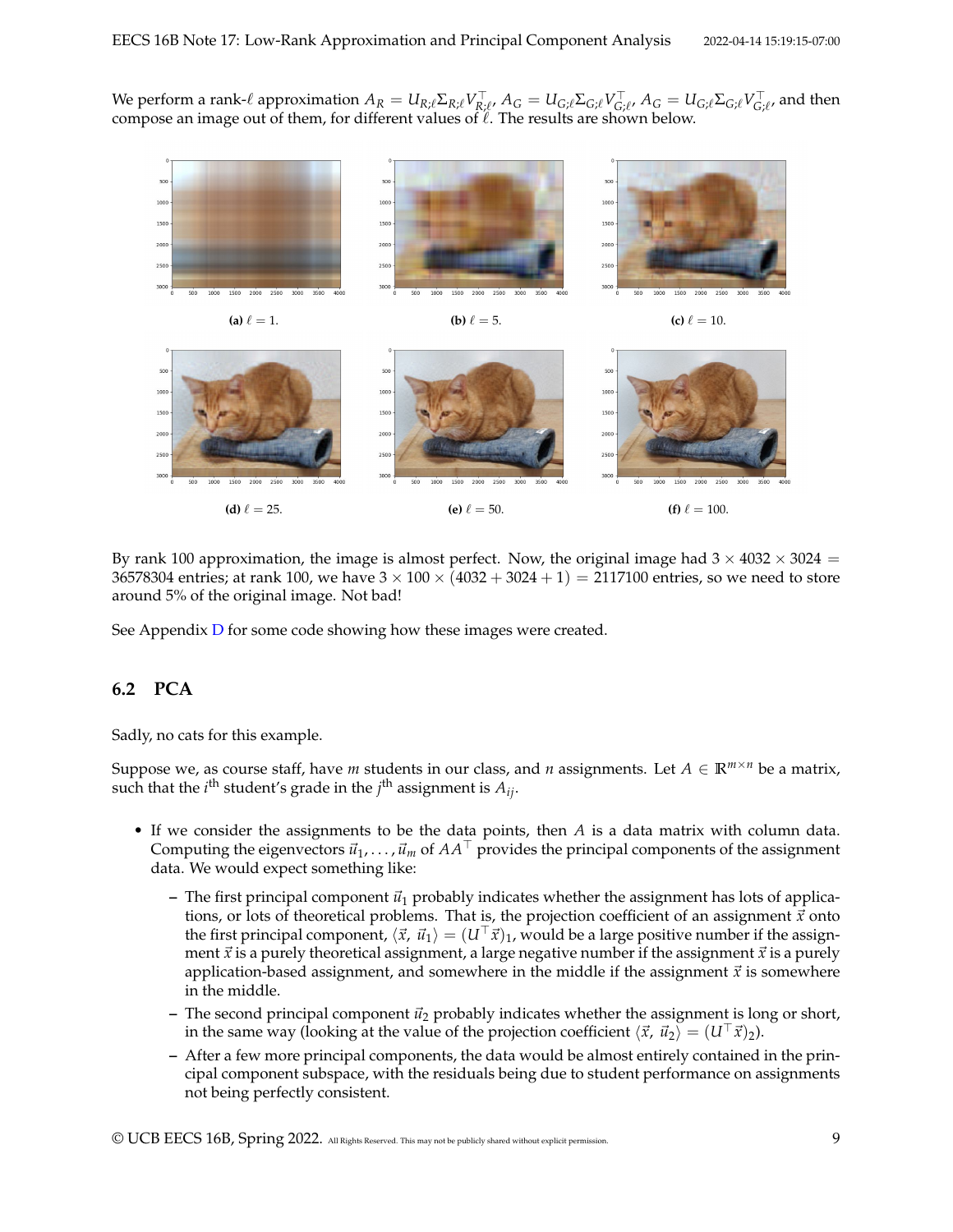- If we consider the students to be the data points, then *A* is a data matrix with row data. Then the  $m$ atrix  $A^{\top}$  is a data matrix with column data. Computing the eigenvectors  $\vec{v}_1,\ldots,\vec{v}_n$  of  $(A^{\top})(A^{\top})^{\top} =$ *A* <sup>⊤</sup>*A* provides the principal components of the student data. We would expect something like:
	- The first principal component  $\vec{v}_1$  probably indicates whether the student prefers lots of applications, or lots of theoretical ideas. That is, the projection coefficient of a student  $\vec{y}$  onto the first principal component,  $\langle \vec{y},\,\vec{v}_1\rangle=(V^\top\vec{y})_1$ , would be a large positive number if the student  $\vec{y}$ purely favors theory, a large negative number if the student  $\vec{y}$  purely favors applications, and somewhere in the middle if the student  $\vec{y}$  is somewhere in the middle.
	- $-$  The second principal component  $\vec{v}_2$  probably indicates whether the student is an underclassman or an upperclassman, in the same way (looking at the value of the projection coefficient  $\langle \vec{y}, \vec{v}_2 \rangle =$  $(V^{\top} \vec{y})_2$ ).
	- **–** After a few more principal components, the data would be almost entirely contained in the principal component subspace, with the residuals being due to student performance on assignments not being perfectly consistent.

Given an assignment  $\vec{x} \in \mathbb{R}^m$  that we wanted to see "ground truth" student scores on, we would multiply it by  $U_{\ell_1}U_{\ell_1}^{\top}$  to get  $U_{\ell_1}U_{\ell_1}^{\top}$   $\vec{x}$ , which is the "denoised" version of  $\vec{x}$ . Here the value of  $\ell_1$  can be picked by our validation scheme.

Similarly, given a student  $\vec{y} \in \mathbb{R}^n$  that we wanted to see "ground truth" assignment scores on, we would multiply it by  $V_{\ell_2} V_{\ell_2}^\top$  to get  $V_{\ell_2} V_{\ell_2}^\top \vec{y}$ , which is the "denoised" version of  $\vec{y}$ . Again, the value of  $\ell_2$  can be picked by our validation scheme. Note that  $\ell_1$  and  $\ell_2$  need not be equal.

*NOTE*: None of this section was based off of actual student data analysis; it was just the author's idea of what would be large orthogonal directions of variance in this dataset.

# **7 Final Comments**

Low-rank approximation and principal component analysis are both powerful tools for data compression and data analysis. They both help us distill data down to its essential linear character, and so make it easy to work with in future applications such as statistics and machine learning. PCA, in particular, is used as a powerful pre-processing step in data science.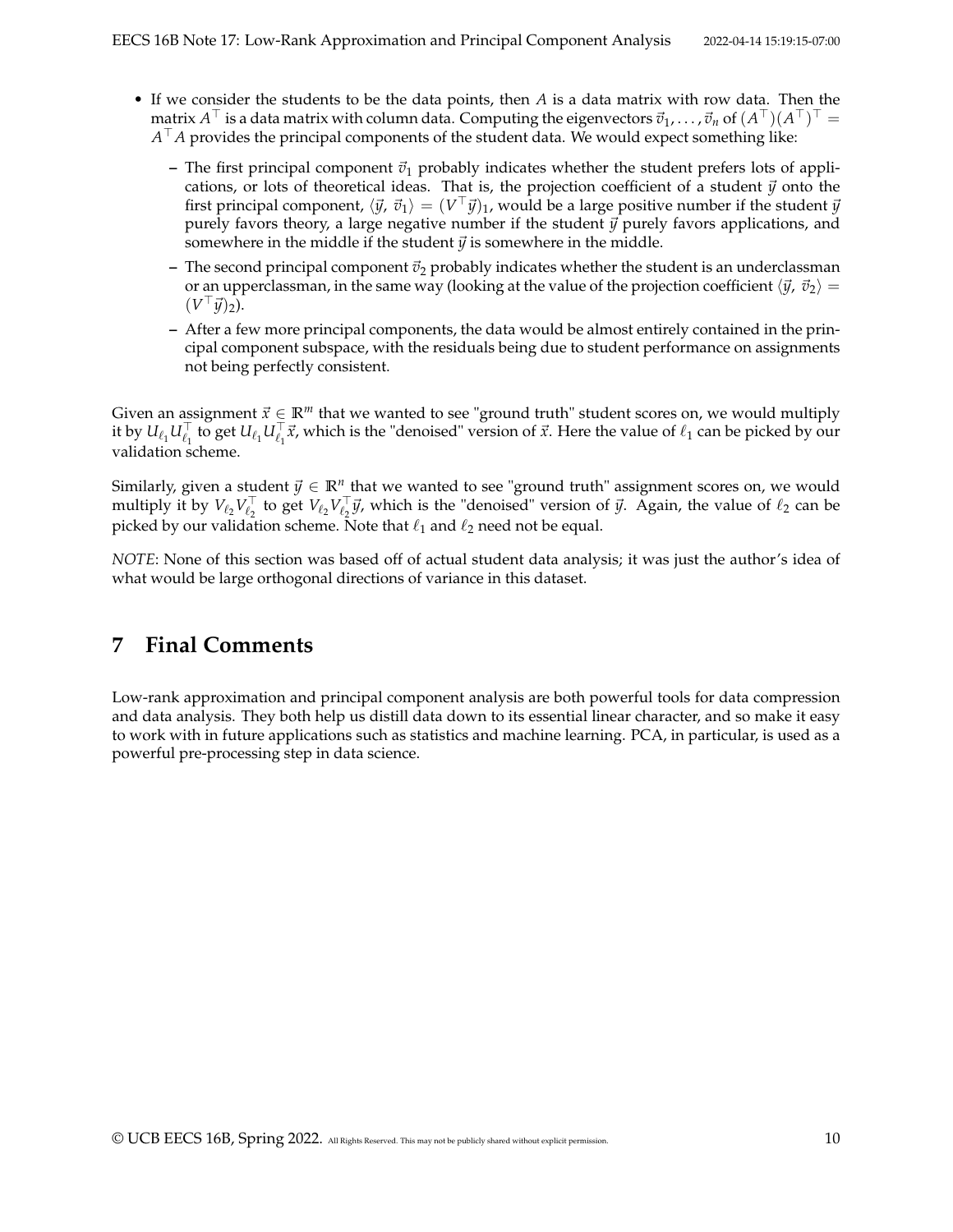# <span id="page-10-0"></span>**A Proof of Theorem [3](#page-1-1)**

*Proof of Theorem [3.](#page-1-1)* The proof proceeds in several steps. Let  $A = U\Sigma V^{\top}$  throughout, and let rank $(A) = r$ . Recall that we want to show that

$$
A_k \in \underset{\substack{B \in \mathbb{R}^{m \times n} \\ \text{rank}(B) = \ell}}{\operatorname{argmin}} \|A - B\|_F^2. \tag{21}
$$

1. *Reduce the problem with A down to a problem with* Σ*.*

We use the fact that multiplication by an orthonormal matrix does not change the Frobenius norm (see [Note 13\)](https://www.eecs16b.org/notes/sp22/note13.pdf) to get

$$
||A - B||_F^2 = ||U\Sigma V^\top - B||_F^2
$$
 (22)

$$
= \left\| U^\top (U\Sigma V^\top - B) V \right\|_F^2 \tag{23}
$$

$$
= \left\| U^\top U \Sigma V^\top V - U^\top B V \right\|_F^2 \tag{24}
$$

$$
= \left\| \Sigma - U^{\top} B V \right\|_{F}^{2}.
$$
 (25)

Now since *U* and *V* are orthonormal matrices, they are full rank, and so rank(*B*) = rank( $U^{\top}BV$ ). Thus if we let  $X = U^{\top}BV$ , the problem reduces to showing that

$$
\begin{bmatrix} \Sigma_k & 0_{k \times (n-k)} \\ 0_{(m-k) \times k} & 0_{(m-k) \times (n-k)} \end{bmatrix} \in \operatorname*{argmin}_{\substack{X \in \mathbb{R}^{m \times n} \\ \operatorname{rank}(X) = \ell}} \|\Sigma - X\|_F^2.
$$
 (26)

2. *Reduce the problem with* Σ *to a problem of finding the best matrix Q with orthonormal columns.* Write, where  $\vec{e}_i$  is the  $i^{\text{th}}$  standard basis vector in  $\mathbb{R}^m$ ,

$$
\|\Sigma - X\|_F^2 = \sum_{i=1}^n \|(\Sigma - X)_i\|^2
$$
\n(27)

$$
= \sum_{i=1}^{n} \|\sigma_i \vec{e}_i - \vec{x}_i\|^2.
$$
 (28)

Since rank $(X) = \ell$ , the columns of *X* lie on an  $\ell$ -dimensional subspace, say *S* which is spanned by the orthonormal basis  $Q\in\mathbb{R}^{m\times \ell}$ . Within *S,* the closest  $\vec{x}_i$  to  $\sigma_i\vec{e}_i$  (i.e., the  $\vec{x}_i$  which minimizes  $\|\sigma_i\vec{e}_i-\vec{x}_i\|^2$ ) is the projection of  $\sigma_i \vec{e}_i$  onto  $S = \text{Col}(Q)$ , which is given by

$$
\vec{x}_i = \text{proj}_S(\sigma_i \vec{e}_i) = \text{proj}_{\text{Col}(Q)}(\sigma_i \vec{e}_i) = \sigma_i Q Q^\top \vec{e}_i.
$$
 (29)

Simplifying the terms in the summand of the objective, we have

$$
\|\sigma_i \vec{e}_i - \vec{x}_i\|^2 = \left\|\sigma_i \vec{e}_i - \sigma_i Q Q^\top \vec{e}_i\right\|^2
$$
\n(30)

$$
= \sigma_i^2 \left\| \vec{e}_i - Q Q^\top \vec{e}_i \right\|^2.
$$
 (31)

Notice that, by the orthogonality principle of [Note 13,](https://www.eecs16b.org/notes/sp22/note13.pdf) we have

$$
0 = \langle \text{proj}_S(\vec{e}_i), \vec{e}_i - \text{proj}_S(\vec{e}_i) \rangle = \langle \text{proj}_{\text{Col}(Q)}(\vec{e}_i), \vec{e}_i - \text{proj}_{\text{Col}(Q)}(\vec{e}_i) \rangle = \langle QQ^\top \vec{e}_i, \vec{e}_i - QQ^\top \vec{e}_i \rangle. \tag{32}
$$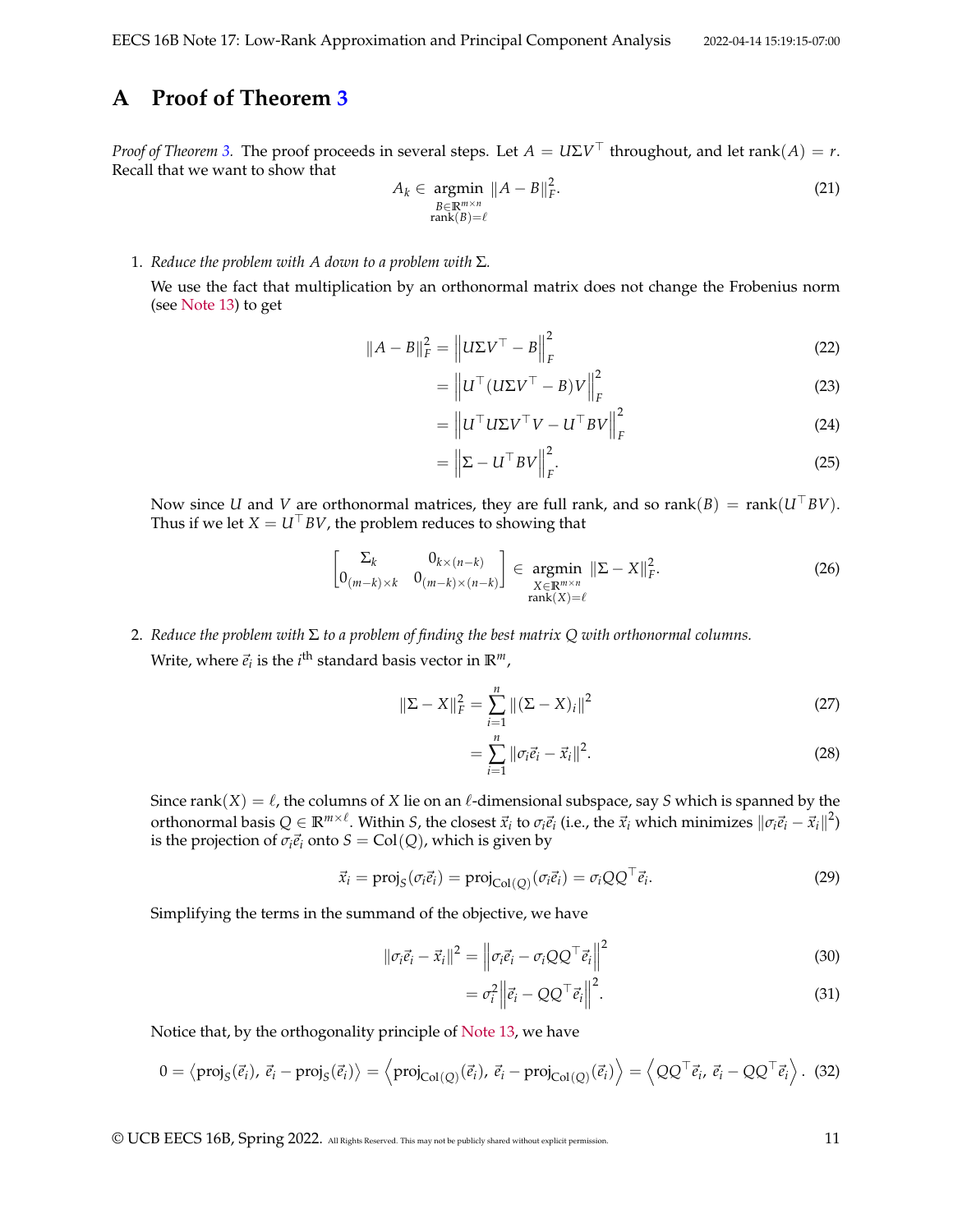Thus, expanding the squared norm,

$$
\left\| \vec{e}_i - Q Q^\top \vec{e}_i \right\|^2 = \left\langle \vec{e}_i - Q Q^\top \vec{e}_i, \vec{e}_i - Q Q^\top \vec{e}_i \right\rangle \tag{33}
$$

$$
= \left\langle \vec{e}_i, \vec{e}_i - QQ^\top \vec{e}_i \right\rangle - \underbrace{\left\langle QQ^\top \vec{e}_i, \vec{e}_i - QQ^\top \vec{e}_i \right\rangle}_{=0}
$$
(34)

$$
= \left\langle \vec{e}_i, \vec{e}_i - Q Q^\top \vec{e}_i \right\rangle \tag{35}
$$

$$
= \langle \vec{e}_i, \vec{e}_i \rangle - \langle \vec{e}_i, \, Q Q^\top \vec{e}_i \rangle \tag{36}
$$

$$
= \langle \vec{e}_i, \vec{e}_i \rangle - \langle Q^\top \vec{e}_i, Q^\top \vec{e}_i \rangle \tag{37}
$$

$$
= \|\vec{e}_i\|^2 - \left\|Q^\top \vec{e}_i\right\|^2 \tag{38}
$$

$$
=1-\left\|Q^{\top}\vec{e}_i\right\|^2.\tag{39}
$$

Therefore, simplifying the original problem, we have

$$
\underset{\substack{Q \in \mathbb{R}^{m \times \ell} \\ Q^{\top}Q = I_{\ell}}} {\text{argmin}} \sum_{i=1}^{n} \sigma_{i}^{2} \left( \left\| \vec{e}_{i} - Q Q^{\top} \vec{e}_{i} \right\|^{2} \right) = \underset{\substack{Q \in \mathbb{R}^{m \times \ell} \\ Q^{\top}Q = I_{\ell}}} {\text{argmin}} \sum_{i=1}^{n} \sigma_{i}^{2} \left( 1 - \left\| Q^{\top} \vec{e}_{i} \right\|^{2} \right)
$$
(40)

$$
= \underset{\substack{Q \in \mathbb{R}^{m \times \ell} \\ Q^{\top} Q = I_{\ell}}}{\operatorname{argmax}} \sum_{i=1}^{n} \sigma_i^2 \left\| Q^{\top} \vec{e}_i \right\|^2 \tag{41}
$$

$$
= \underset{\substack{Q \in \mathbb{R}^{m \times \ell} \\ Q^{\top} Q = I_{\ell}}} {\operatorname{argmax}} \sum_{i=1}^{n} \left\| Q^{\top} (\sigma_i \vec{e}_i) \right\|^2 \tag{42}
$$

$$
= \underset{\substack{Q \in \mathbb{R}^{m \times \ell} \\ Q^{\top} Q = I_{\ell}}}{\operatorname{argmax}} \left\| Q^{\top} \Sigma \right\|_{F}^{2}.
$$
\n(43)

since the squared Frobenius norm is the sum of the squared norms of the columns. Thus, the following are equivalent problems:

- (a) Find a rank- $\ell$  matrix *X* which minimizes  $\|\Sigma X\|_F^2$ .
- (b) Find a dimension- $\ell$  subspace *S* which minimizes  $\sum_{i=1}^{n} ||\sigma_i \vec{e}_i \text{proj}_S(\sigma_i \vec{e}_i)||$ ;
- (c) Find a matrix  $Q \in \mathbb{R}^{m \times \ell}$  such that  $Q^{\top}Q = I_{\ell}$ , which maximizes  $\|Q^{\top}\Sigma\|$ 2 *F* .

And so the third problem is the one we would like to solve.

3. *Reduce the problem of finding the best matrix Q with orthonormal columns to a problem with purely real numbers.*

Write the columns of Q as  $Q = [\vec{q}_1 \quad \cdots \quad \vec{q}_\ell].$  Then we can simplify the Frobenius norm as

$$
\left\| Q^{\top} \Sigma \right\|_F^2 = \left\| \begin{bmatrix} \vec{q}_1^{\top} \\ \vdots \\ \vec{q}_\ell^{\top} \end{bmatrix} \begin{bmatrix} \sigma_1 \vec{e}_1 & \cdots & \sigma_n \vec{e}_n \end{bmatrix} \right\|_F^2
$$
(44)

$$
= \left\| \begin{bmatrix} \sigma_1 \langle \vec{e}_1, \vec{q}_1 \rangle & \cdots & \sigma_n \langle \vec{e}_n, \vec{q}_1 \rangle \\ \vdots & \ddots & \vdots \\ \sigma_1 \langle \vec{e}_1, \vec{q}_\ell \rangle & \cdots & \sigma_n \langle \vec{e}_n, \vec{q}_\ell \rangle \end{bmatrix} \right\|^2_F \tag{45}
$$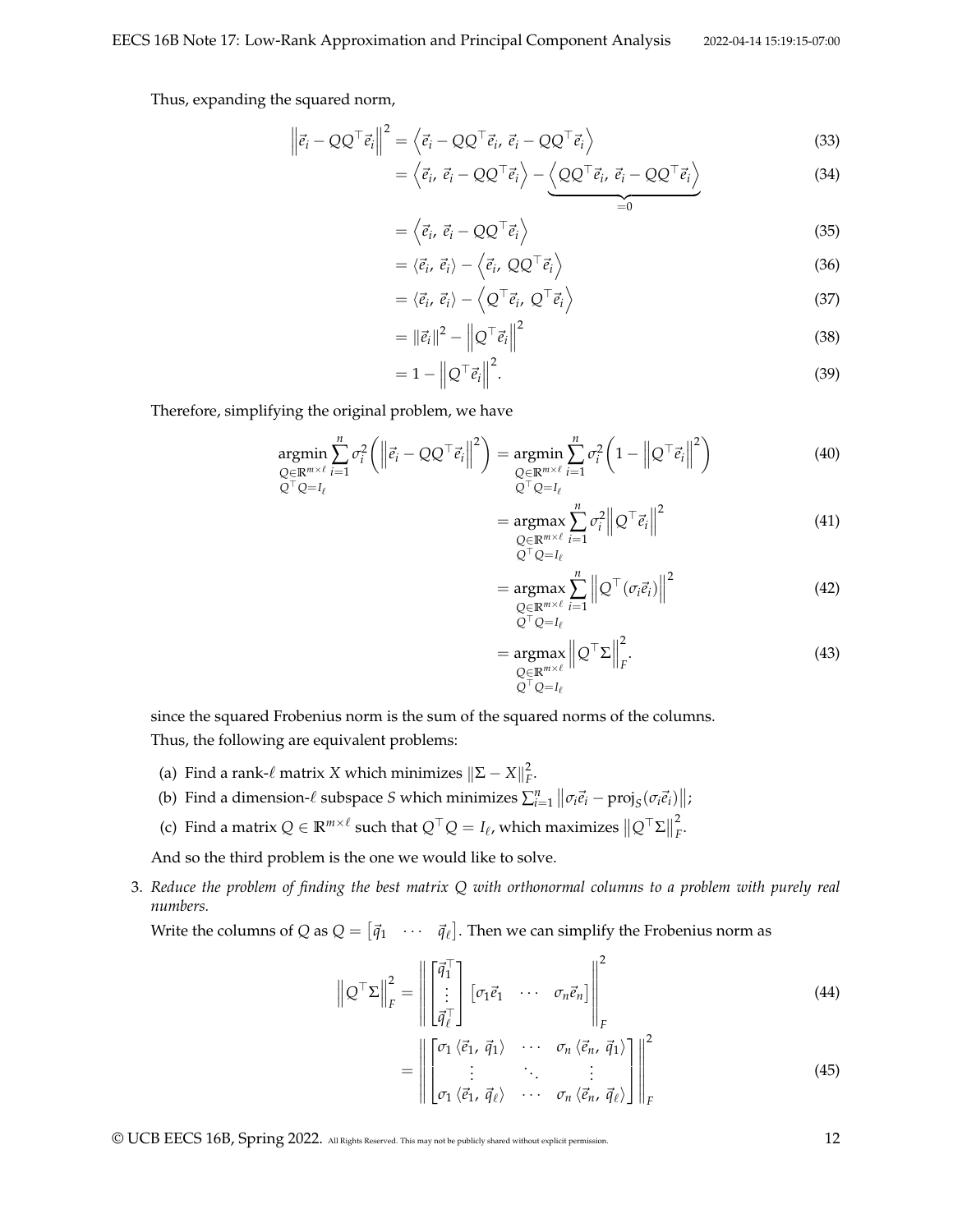$$
=\sum_{i=1}^{n}\sum_{j=1}^{\ell}\sigma_{i}^{2}\left\langle \vec{e}_{i},\vec{q}_{j}\right\rangle ^{2}
$$
\n(46)

$$
=\sum_{i=1}^{n}\sum_{j=1}^{\ell}\sigma_{i}^{2}Q_{ij}^{2}\tag{47}
$$

$$
=\sum_{i=1}^{n} \sigma_i^2 \sum_{j=1}^{\ell} Q_{ij}^2 \tag{48}
$$

$$
=\sum_{i=1}^{n}\sigma_i^2d_i\tag{49}
$$

$$
=\sum_{i=1}^r \sigma_i^2 d_i \tag{50}
$$

where  $d_i := \sum_{j=1}^{\ell} Q_{ij}^2$ . The last simplification is because only the first *r* singular values are nonzero. As the sum of squared numbers,  $d_i \geq 0$ . We show that  $d_i \leq 1$ . Indeed, let  $\widehat{Q}$  be the extension of  $Q$  to an orthonormal basis of  $\mathbb{R}^m$ ; in particular, define  $\widehat{Q} = \begin{bmatrix} Q & \widetilde{Q} \end{bmatrix}$  where  $\widetilde{Q} \in \mathbb{R}^{m \times (m-\ell)}$  has orthonormal columns, so that  $\hat{Q} \in \mathbb{R}^{m \times m}$  is an orthonormal square matrix. Then  $\hat{Q}$  has orthonormal rows (and columns), so each of its rows is unit norm, so

$$
1 = \sum_{j=1}^{m} \hat{Q}_{ij}^{2} \tag{51}
$$

$$
= \sum_{j=1}^{\ell} \widehat{Q}_{ij}^2 + \sum_{j=\ell+1}^{m} \widehat{Q}_{ij}^2 \tag{52}
$$

$$
=\sum_{j=1}^{\ell} Q_{ij}^2 + \sum_{j=1}^{m-\ell} \widetilde{Q}_{ij}^2 \tag{53}
$$

$$
=d_i+\sum_{j=1}^{m-\ell}\underset{\geq 0}{\widetilde{Q}_{ij}^2}
$$
\n
$$
\tag{54}
$$

$$
\implies d_i \le 1. \tag{55}
$$

Now, since  $Q$  is orthonormal, this also gives us a constraint on the  $d_i$ ; indeed,

$$
\ell = \sum_{j=1}^{\ell} ||\vec{q}_j||^2
$$
\n(56)

$$
=\sum_{j=1}^{\ell}\sum_{i=1}^{m}Q_{ij}^{2}\tag{57}
$$

$$
=\sum_{i=1}^{m}\sum_{j=1}^{\ell}Q_{ij}^{2}\tag{58}
$$

$$
=\sum_{i=1}^{m}d_{i}.\tag{59}
$$

This gives the problem:

$$
\max_{d_1,\dots,d_m \in \mathbb{R}} \quad \sum_{i=1}^r \sigma_i^2 d_i \tag{60}
$$

$$
\text{s.t.} \quad d_i \geq 0 \qquad i \in \{1, \dots, m\} \tag{61}
$$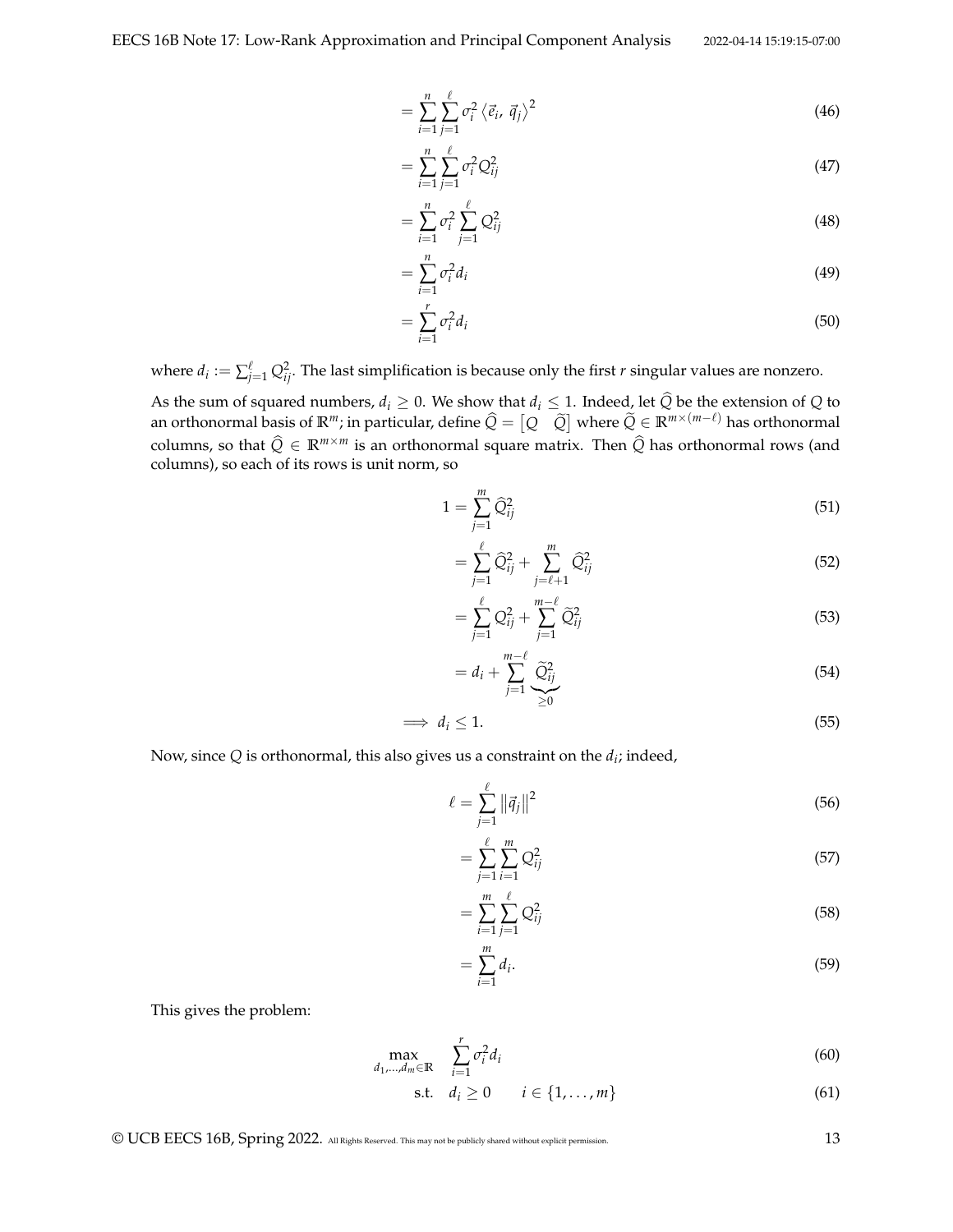$$
d_i \le 1 \qquad i \in \{1, \ldots, m\} \tag{62}
$$

$$
\sum_{i=1}^{m} d_i = \ell. \tag{63}
$$

Once we solve this problem, we can convert its answer onto constraints on *Q*. Any solution to this problem which has a corresponding *Q* will surely maximize  $\|\Sigma^\top Q\|$ 2  $\tilde{F}_{F}$ ; it is left to solve this problem and prove that a solution has a corresponding *Q*.

4. *Solve the numerical problem and find a maximizer.*

One can show by a so-called [exchange argument,](http://www.cs.cornell.edu/courses/cs482/2003su/handouts/greedy_exchange.pdf) or by inspection, that one maximizer of this problem is  $d_1^* = \cdots = d_\ell^* = 1$  and  $d_{\ell+1}^* = \cdots = d_m^* = 0$ , at which point the optimal value is

$$
\sum_{i=1}^{r} \sigma_i^2 d_i^* = \sum_{i=1}^{\ell} \sigma_i^2.
$$
\n(64)

5. Using the solution to the numerical optimization problem, find a Q<sub>∗</sub> which maximizes  $\|Q^\top\Sigma\|$ 2 *F .*

Note that the quantity  $d_i$  is the squared norm of the  $i^{\text{th}}$  *row* of Q. Thus we are looking for a matrix  $Q_{\star} \in \mathbb{R}^{m \times \ell}$  which has:

- orthonormal columns;
- the 1<sup>st</sup> through  $\ell^{\text{th}}$  rows have unit norm;
- the  $(\ell+1)$ <sup>th</sup> through  $m^{\text{th}}$  rows are  $\vec{0}^{\top}$ .

A  $Q_{\star}$  which satisfies this is given by  $Q_{\star} = \begin{bmatrix} I_{\ell} \end{bmatrix}$  $0_{(m-\ell)\times\ell}$  $\Big\}$ . Thus this  $Q_{\star}$  maximizes  $\| Q^\top \Sigma \|$ 2 *F* among all  $Q \in \mathbb{R}^{m \times \ell}$  with orthonormal columns.

6. *Compute the original objective function using this*  $Q_{\star}$  *and show that it reduces to*  $\|A-A_k\|_F^2$ *.* We have that

$$
\min_{\substack{B \in \mathbb{R}^{m \times n} \\ \text{rank}(B) = \ell}} \|A - B\|_F^2 = \min_{\substack{X \in \mathbb{R}^{m \times n} \\ \text{rank}(X) = \ell}} \|\Sigma - X\|_F^2
$$
\n(65)

$$
= \left\| \Sigma - Q_{\star} Q_{\star}^{\top} \Sigma \right\|_{F}^{2}
$$
\n(66)

$$
= \left\| \begin{bmatrix} \Sigma_r & 0_{r \times (n-r)} \\ 0_{(m-r) \times r} & 0_{(m-r) \times (n-r)} \end{bmatrix} - \begin{bmatrix} I_\ell \\ 0_{(m-\ell) \times \ell} \end{bmatrix} \begin{bmatrix} I_\ell \\ 0_{(m-\ell) \times \ell} \end{bmatrix}^\top \begin{bmatrix} \Sigma_r & 0_{r \times (n-r)} \\ 0_{(m-r) \times r} & 0_{(m-r) \times (n-r)} \end{bmatrix} \right\|^2_{F}
$$
(67)

$$
= \left\| \begin{bmatrix} \Sigma_r & 0_{r \times (n-r)} \\ 0_{(m-r) \times r} & 0_{(m-r) \times (n-r)} \end{bmatrix} - \begin{bmatrix} \Sigma_\ell & 0_{\ell \times (n-\ell)} \\ 0_{(m-\ell) \times \ell} & 0_{(m-\ell) \times (n-\ell)} \end{bmatrix} \right\|_F^2
$$
(68)

$$
= \left\| U \left( \begin{bmatrix} \Sigma_r & 0_{r \times (n-r)} \\ 0_{(m-r) \times r} & 0_{(m-r) \times (n-r)} \end{bmatrix} - \begin{bmatrix} \Sigma_\ell & 0_{\ell \times (n-\ell)} \\ 0_{(m-\ell) \times \ell} & 0_{(m-\ell) \times (n-\ell)} \end{bmatrix} \right) V^\top \right\|_F^2 \tag{69}
$$

$$
= \left\| U \Sigma V^{\top} - U \begin{bmatrix} \Sigma_{\ell} & 0_{\ell \times (n-\ell)} \\ 0_{(m-\ell) \times \ell} & 0_{(m-\ell) \times (n-\ell)} \end{bmatrix} V^{\top} \right\|_{F}^{2}
$$
(70)

$$
= \|A - A_{\ell}\|_F^2. \tag{71}
$$

Thus

$$
A_{\ell} \in \underset{\text{rank}(B) = \ell}{\operatorname{argmin}} \|A - B\|_{F}^{2}
$$
\n
$$
(72)
$$

and the proof is complete.

 $\Box$ 

© UCB EECS 16B, Spring 2022. All Rights Reserved. This may not be publicly shared without explicit permission. 14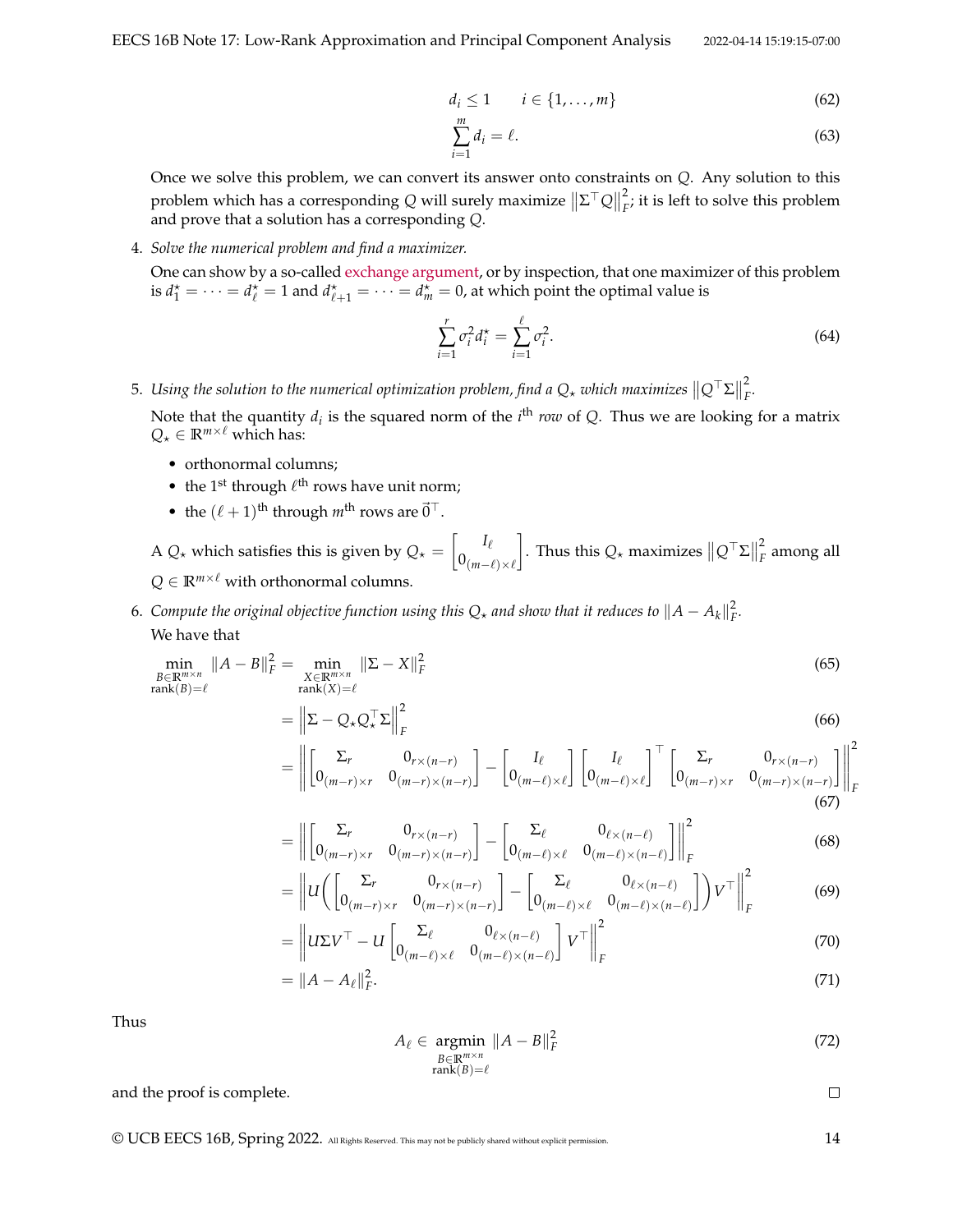# <span id="page-14-0"></span>**B Proof of Theorem [4](#page-3-0)**

*Proof of Theorem [4.](#page-3-0)* We first simplify each term in the objective function.

$$
\left\| \vec{x}_i - W W^{\top} \vec{x}_i \right\|^2 = \left\langle \vec{x}_i - W W^{\top} \vec{x}_i, \ \vec{x}_i - W W^{\top} \vec{x}_i \right\rangle \tag{73}
$$

$$
= \langle \vec{x}_i, \vec{x}_i \rangle - \langle WW^\top \vec{x}_i, \vec{x}_i \rangle - \langle \vec{x}_i, WW^\top \vec{x}_i \rangle + \langle WW^\top \vec{x}_i, WW^\top \vec{x}_i \rangle \tag{74}
$$

$$
= \langle \vec{x}_i, \vec{x}_i \rangle - 2 \langle WW^\top \vec{x}_i, \vec{x}_i \rangle + \langle WW^\top WW^\top \vec{x}_i, \vec{x}_i \rangle \tag{75}
$$

$$
= \langle \vec{x}_i, \vec{x}_i \rangle - 2 \langle WW^\top \vec{x}_i, \vec{x}_i \rangle + \langle WW^\top \vec{x}_i, \vec{x}_i \rangle \tag{76}
$$

$$
= \langle \vec{x}_i, \vec{x}_i \rangle - \langle WW^\top \vec{x}_i, \vec{x}_i \rangle \tag{77}
$$

$$
= \langle \vec{x}_i, \vec{x}_i \rangle - \langle W^\top \vec{x}_i, W^\top \vec{x}_i \rangle \tag{78}
$$

$$
= \|\vec{x}_i\|^2 - \left\|W^\top \vec{x}_i\right\|^2. \tag{79}
$$

Thus we can reduce the optimization of the objective to the simpler optimization

$$
\underset{\substack{W \in \mathbb{R}^{n \times \ell} \\ W^{\top}W = I_{\ell}}} {\operatorname{argmin}} \sum_{i=1}^{n} \left\| \vec{x}_{i} - WW^{\top} \vec{x}_{i} \right\|^{2} = \underset{\substack{W \in \mathbb{R}^{n \times \ell} \\ W^{\top}W = I_{\ell}}} {\operatorname{argmin}} \sum_{i=1}^{n} \left[ \|\vec{x}_{i}\|^{2} - \left\|W^{\top}\vec{x}_{i}\right\|^{2} \right] \tag{80}
$$

$$
= \underset{\substack{W \in \mathbb{R}^{n \times \ell} \\ W^{\top} W = I_{\ell}}} {\operatorname{argmax}} \sum_{i=1}^{n} \left\| W^{\top} \vec{x}_i \right\|^2.
$$
 (81)

Now expanding the squared norm in terms of the sum of squares of each entry, we have

$$
\sum_{i=1}^{n} \left\| W^{\top} \vec{x}_{i} \right\|^{2} = \sum_{i=1}^{n} \sum_{k=1}^{\ell} (\vec{w}_{k}^{\top} \vec{x}_{i})^{2}
$$
\n(82)

$$
=\sum_{i=1}^{n}\sum_{k=1}^{\ell}\vec{w}_{k}^{\top}\vec{x}_{i}\vec{x}_{i}^{\top}\vec{w}_{k}
$$
\n(83)

$$
= \sum_{k=1}^{\ell} \sum_{i=1}^{n} \vec{w}_k^{\top} \vec{x}_i \vec{x}_i^{\top} \vec{w}_k
$$
\n(84)

$$
= \sum_{k=1}^{\ell} \vec{w}_k^{\top} \left( \sum_{i=1}^{n} \vec{x}_i \vec{x}_i^{\top} \right) \vec{w}_k
$$
\n(85)

$$
= \sum_{k=1}^{\ell} \vec{w}_k^{\top} \left( A A^{\top} \right) \vec{w}_k. \tag{86}
$$

Computing  $AA^{\top} = U\Sigma\Sigma^{\top}U^{\top}$ , we have

$$
\sum_{i=1}^{n} \left\| W^{\top} \vec{x}_{i} \right\|^{2} = \sum_{k=1}^{\ell} \vec{w}_{k}^{\top} \left( A A^{\top} \right) \vec{w}_{k}
$$
\n(87)

$$
= \sum_{k=1}^{\ell} \vec{w}_k^{\top} U \Sigma \Sigma^{\top} U^{\top} \vec{w}_k.
$$
 (88)

We introduce the change of coordinates  $\vec{\tilde{w}}_k := U^\top \vec{w}_k$ . Note that since the  $\vec{w}_k$  are orthonormal, so too are the  $\vec{\tilde{w}}_k$ . Expanding out  $\Sigma\Sigma^\top$ , we have

$$
\sum_{i=1}^{n} \left\| W^{\top} \vec{x}_i \right\|^2 = \sum_{k=1}^{\ell} \vec{w}_k^{\top} U \Sigma \Sigma^{\top} U^{\top} \vec{w}_k
$$
\n(89)

© UCB EECS 16B, Spring 2022. All Rights Reserved. This may not be publicly shared without explicit permission. 15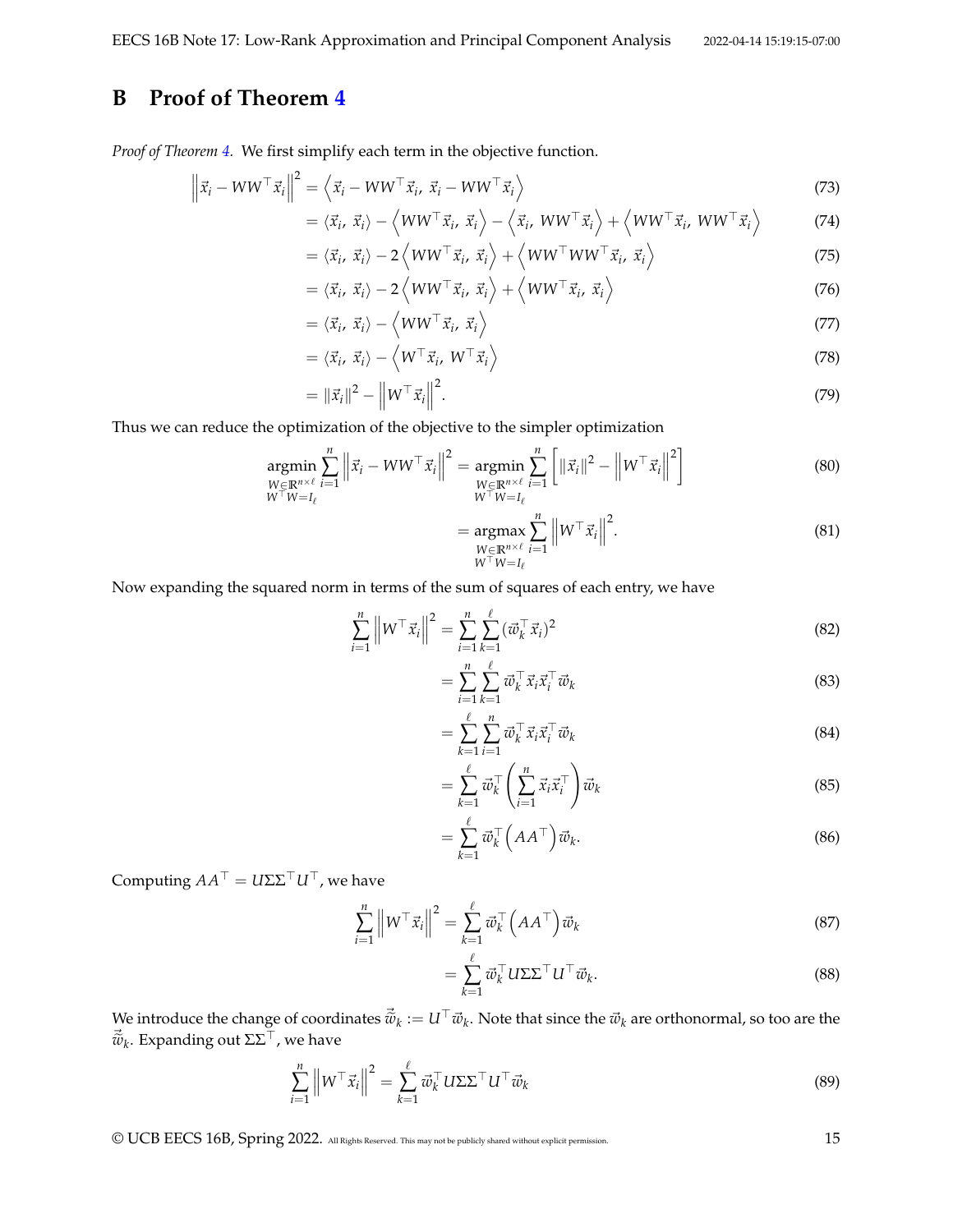$$
= \sum_{k=1}^{\ell} \vec{\tilde{w}}_k^{\top} \Sigma \Sigma^{\top} \vec{\tilde{w}}_k
$$
\n
$$
\begin{bmatrix} \sigma_1^2 & & \\ & \ddots & \end{bmatrix}
$$
\n(90)

$$
=\sum_{k=1}^{\ell} \vec{\tilde{w}}_k^{\top} \begin{bmatrix} \sigma_r^2 & 0 & \cdots & \sigma_r^2 \\ 0 & \ddots & 0 & \cdots \\ 0 & 0 & \cdots & 0 \end{bmatrix} \vec{\tilde{w}}_k \tag{91}
$$

 $\boldsymbol{0}$ 

(92)

 $\Box$ 

Since the  $\vec{\tilde{w}}_k$ 's are orthonormal, a maximizing choice of  $\vec{\tilde{w}}_1, \ldots, \vec{\tilde{w}}_\ell$  is  $\vec{e}_1, \ldots, \vec{e}_\ell$  (i.e., the standard basis vec-tors)<sup>[3](#page-15-0)</sup> – at which point the objective value is  $\sum_{k=1}^{\ell} \sigma_k^2$ . The corresponding  $\vec{w}_k$  is given by

$$
\vec{w}_k = U \vec{\tilde{w}}_k = U \vec{e}_k = \vec{u}_k \tag{93}
$$

so a maximizing *W* is  $U_\ell$  as desired.

<span id="page-15-0"></span><sup>&</sup>lt;sup>3</sup>There are other maximizers; for example, any permutation of the first  $\ell$  standard basis vectors, or if some singular values are equal then those can also be hit by an  $\vec{e}_k$ .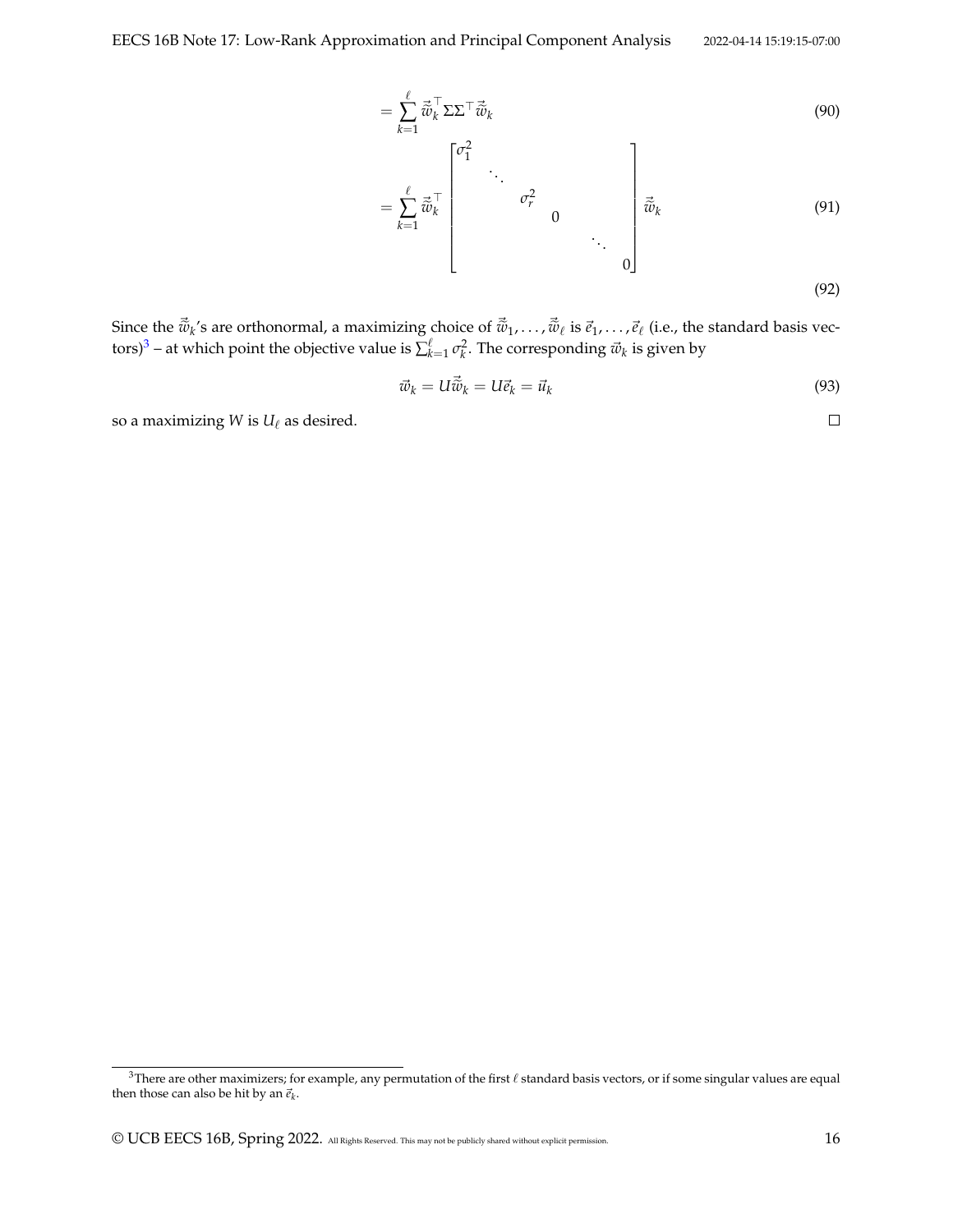## <span id="page-16-0"></span>**C Code for PCA Plots**

```
import numpy as np
import matplotlib . pyplot as plt
import pathlib
rng = np . random . RandomState (16)
n = 50sigma = 0.1s_{vec} = rng.random(2, 1) # (2, 1)X = s vec @ rng.randn(1, n) + sigma * rng.randn(2, n) # (2, 50)
plt.axline ((0, 0), s_vec.reshape (2, ), color='green')
plt.setter(X[0], X[1])plt . savefig (pathlib . Path ("figures") / "pca_data . png")
U, S, Vh = np.linalg.svd(X)plt.axline((0, 0), U[:, 0], color='orange')plt . savefig (pathlib . Path ("figures") / "pca.png")
```
## <span id="page-16-1"></span>**D Code for Low-Rank Compression**

```
import numpy as np
import matplotlib . pyplot as plt
from matplotlib . image import imread
import pathlib
img = imread ( pathlib . Path ( " figures " ) / " snyder . jpg " )
A_R, A_G, A_B = \text{img}[:, :, 0], \text{img}[:, :, 1], \text{img}[:, :, 2]
# normalize to [0, 1]
A_R = A_R. astype (np. single) / 255
A_G = A_G. astype (np. single) / 255
A_B = A_B. astype (np. single) / 255
# Now take SVD and truncate to get approximations
U_R, S_R, Vh_R = np.linalg.svd(A_R)U_G, S_G, Vh_G = np.linalg.svd(A_G)U_B, S_B, Vh_B = np.linalg.svd(A_B)Signa_R, Signa_G, Signa_B = np.diag(S_R), np.diag(S_G), np.diag(S_B)for 1 in (1, 5, 10, 25, 50, 100):
    img_1 = np.zeros(shape = img.shape)img\_1 [:, :, 0] = U_R [:, :1] © Signa_R [:1, :1] © Vh_R [:1]
    img\_l[:, :, 1] = U\_G[:, :1] @ Sigma_G[:1, :1] @ Vh_G[:1]
    img\_l[:, :, 2] = U\_B[:, :1] @ Sigma_B[:1, :1] @ Vh_B[:1]
    plt . imshow ( img_l )
    plt . savefig (pathlib . Path ("figures") / f"snyder_{1}. jpg")
```